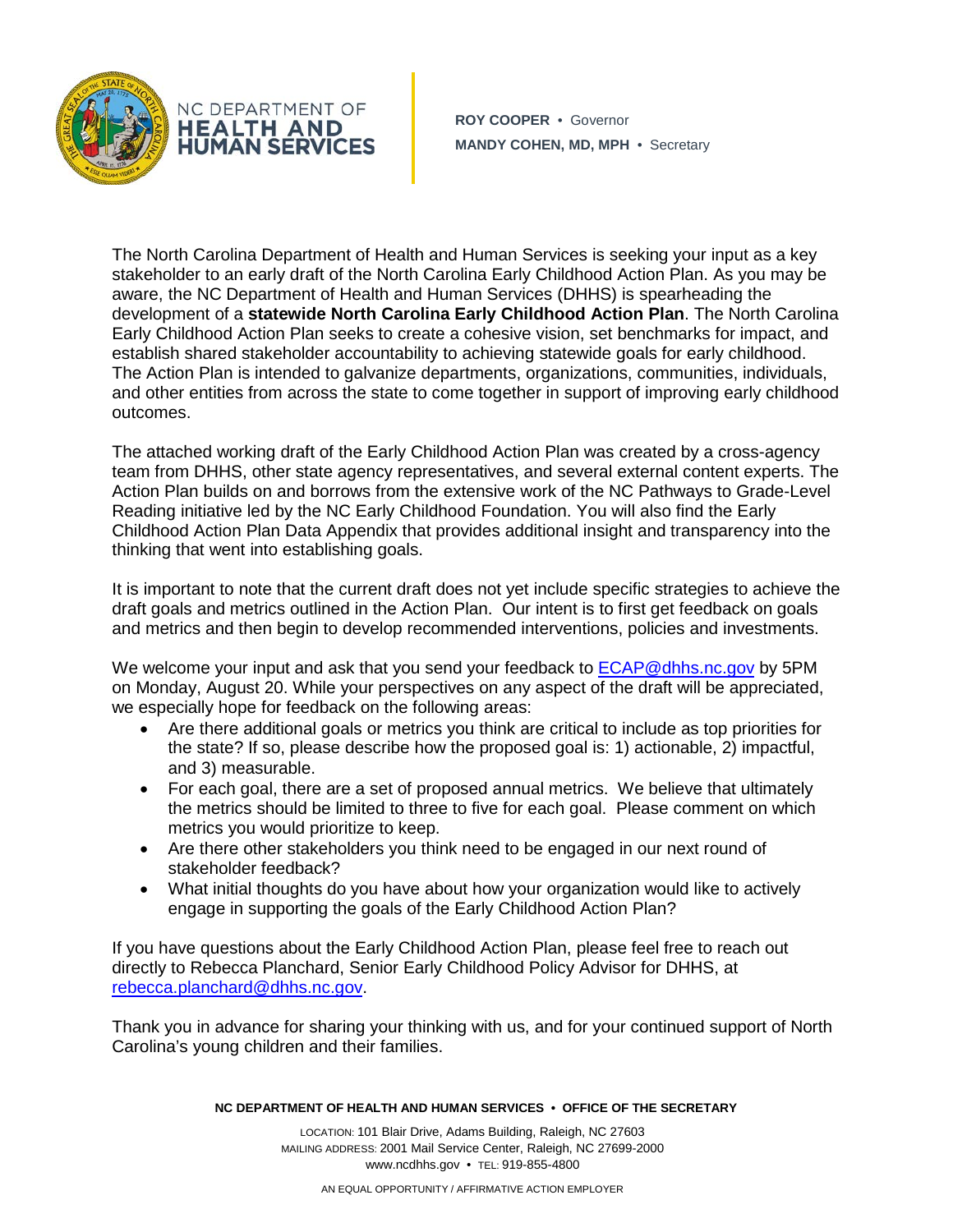# North Carolina Early Childhood Action Plan

*WORKING DRAFT*





**Last Updated: August 2018**

NC Department of Health and Human Services, Office of the Secretary [ECAP@dhhs.nc.gov](mailto:ECAP@dhhs.nc.gov)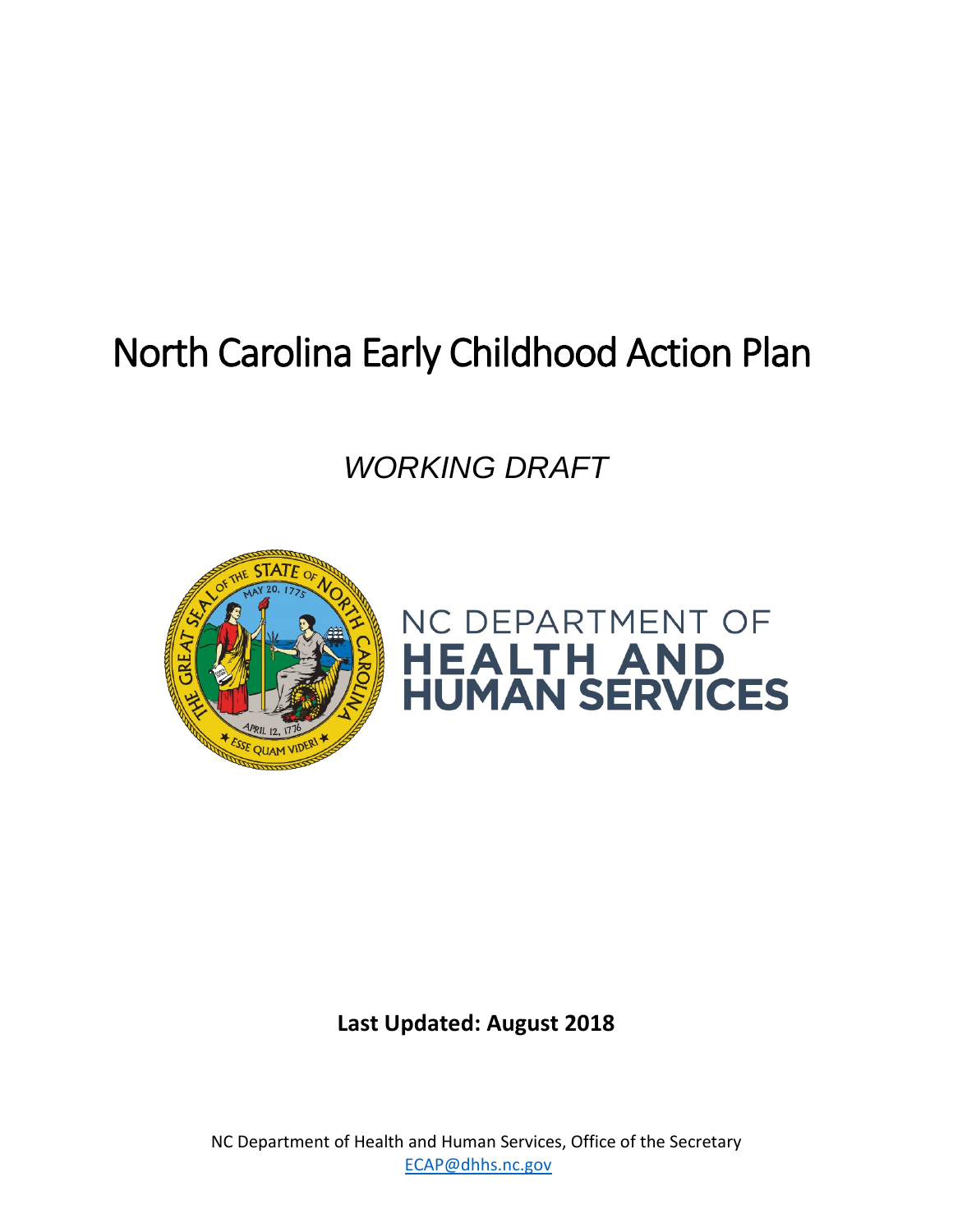# Table of Contents

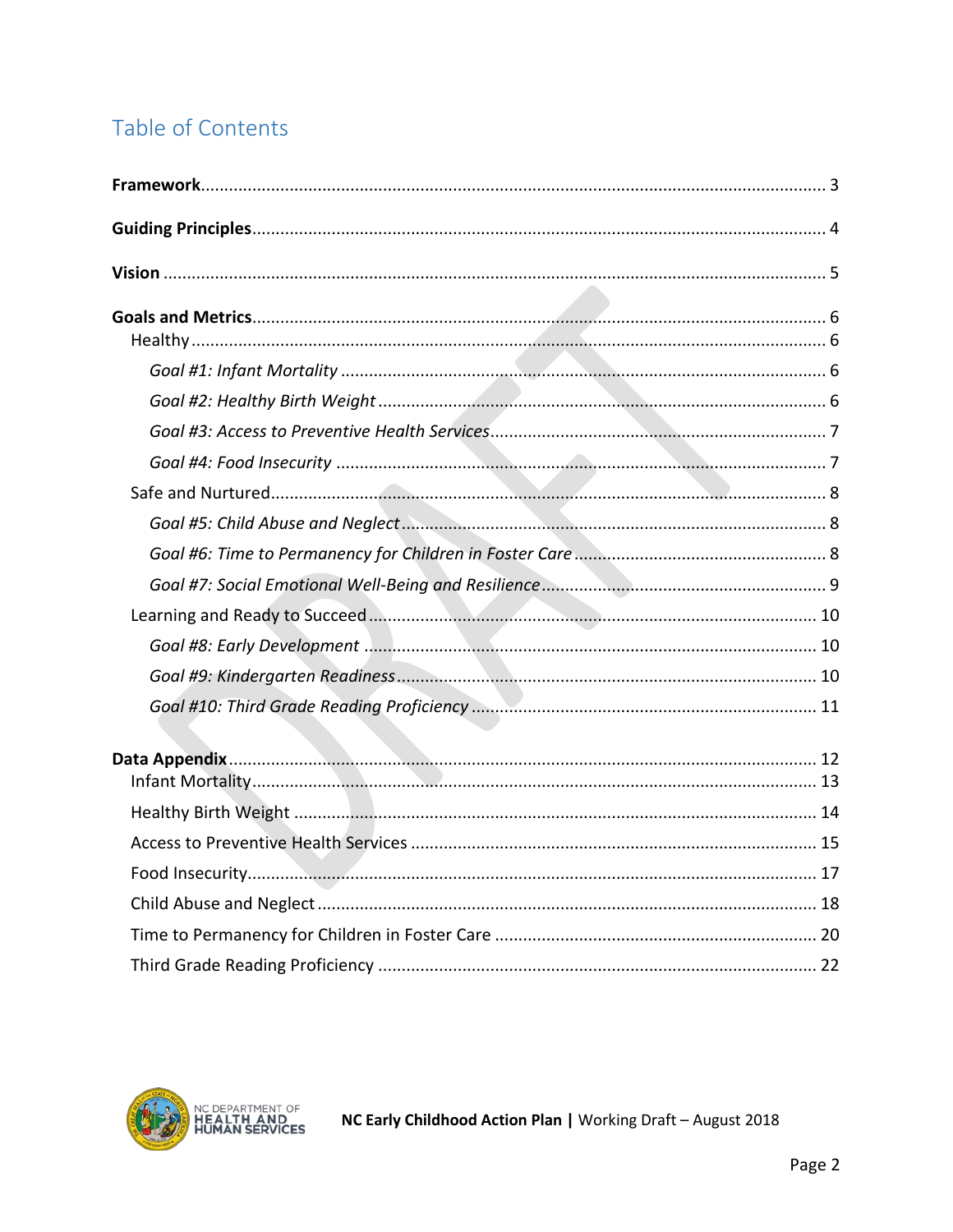<span id="page-3-0"></span>

- **GUIDING PRINCIPLES:** Our beliefs and commitments to be used throughout the development and implementation of the Early Childhood Action Plan
- **VISION:** A clear picture of the State of NC as a place where young children receive what they need to thrive, and broad aspirations for NC's young children
- **2025 GOALS:** Measurable, child-level outcomes for young children by 2025
- **METRICS:** Ongoing measures of progress on outcomes for adults or service provisions that drive the child-level goals, reported annually
- **ACTIONS:** High-level intervention strategies
- **COMMITMENTS:** Investments or activities that show movement on the overall Action Plan
- **PROGRESS:** Annual dashboards or reports on metrics and goals

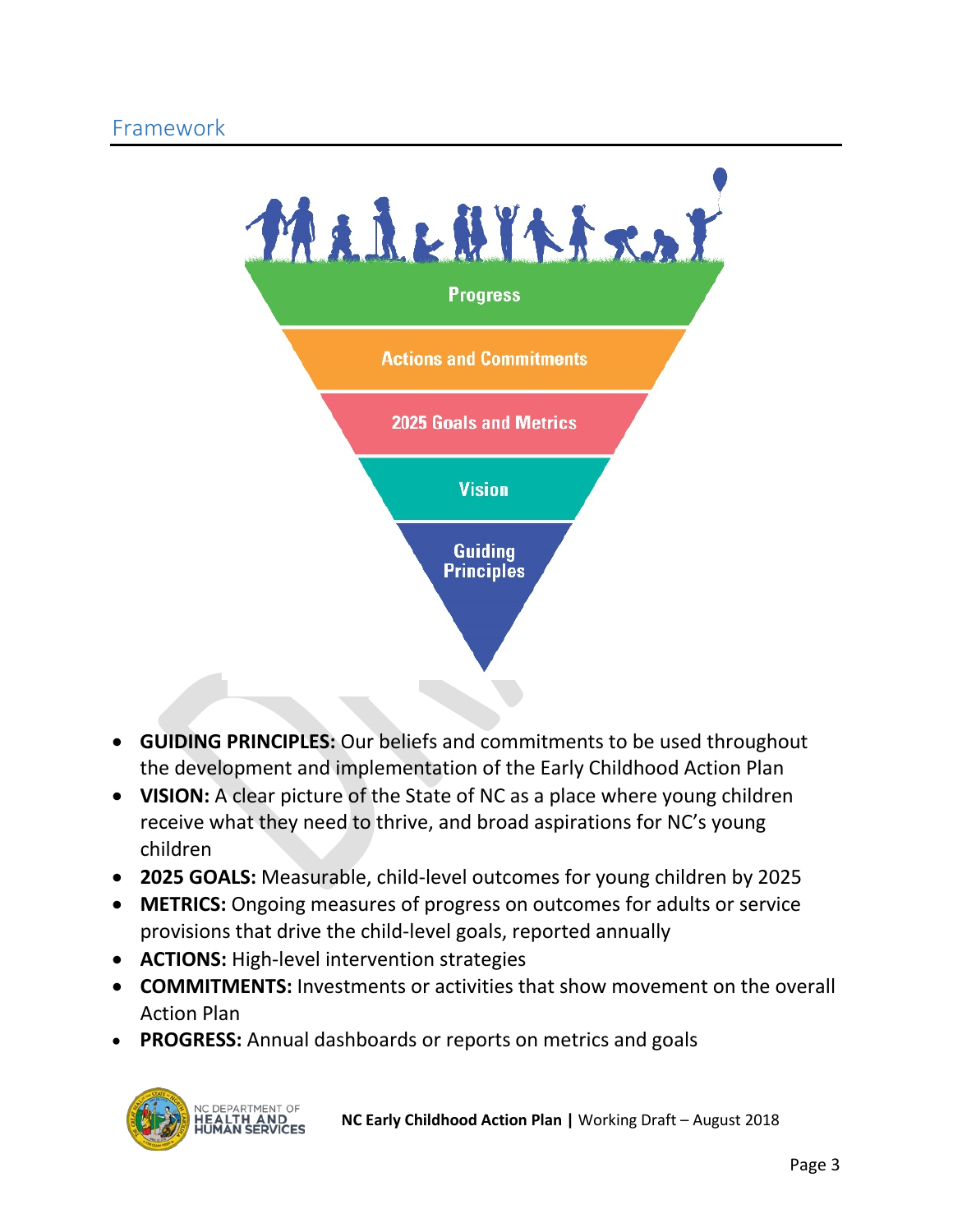# <span id="page-4-0"></span>Guiding Principles

1. **Brain and developmental science serve as the foundation for the Action Plan.**

Brains are built through children's earliest experiences and through the environments around them. During a child's first eight years, brain architecture is forming a foundation for all future learning, behavior and health. While positive experiences and environments can set up a child on a stronger life-long path, traumatic experiences or environments during those formative years can have long-lasting, detrimental impact.

#### 2. **Children and families are at the center of our work.**

A child's family is the most powerful influence on their development and the single biggest predictor of their social, emotional and educational success in later life. Multigenerational interventions are essential.

3. **Our Action Plan builds upon existing strengths and partnerships.**

North Carolina has a rich history of success and innovation in early childhood. The Action Plan builds upon existing efforts and promotes diverse participation, cross-sector collaboration, and partnerships with families and organizations that have worked to improve child and family outcomes.

4. **Our goals for North Carolina's young children are ambitious and achievable.**

Child development is a dynamic, interactive process that is not predetermined; it occurs in the context of relationships, experiences, and environments. It is possible to build resilience and healthy development by creating positive and protective factors in young children's lives.

5. **Our focus is on all of North Carolina's children reaching their full potential, recognizing that we must be intentional in order to eliminate disparities.** 

North Carolina is committed to equity of opportunity for all children by confronting disparities through strategic commitments across the state. Child outcomes that vary disproportionally across race, ethnicity, socioeconomic status, physical and developmental ability, and geography, must be recognized in order to identify and implement strategic interventions.

6. **Our Action Plan reflects our values of transparency, good stewardship, and accountability.** 

Effective early childhood interventions can yield significant positive returns on investment (ROI) to individuals and to taxpayers through better outcomes in education, health, social behaviors, and employment. We will measure and report on the outcomes of our work and use data to continuously improve our efforts to ensure cost-effective strategies that result in the highest impact for children.

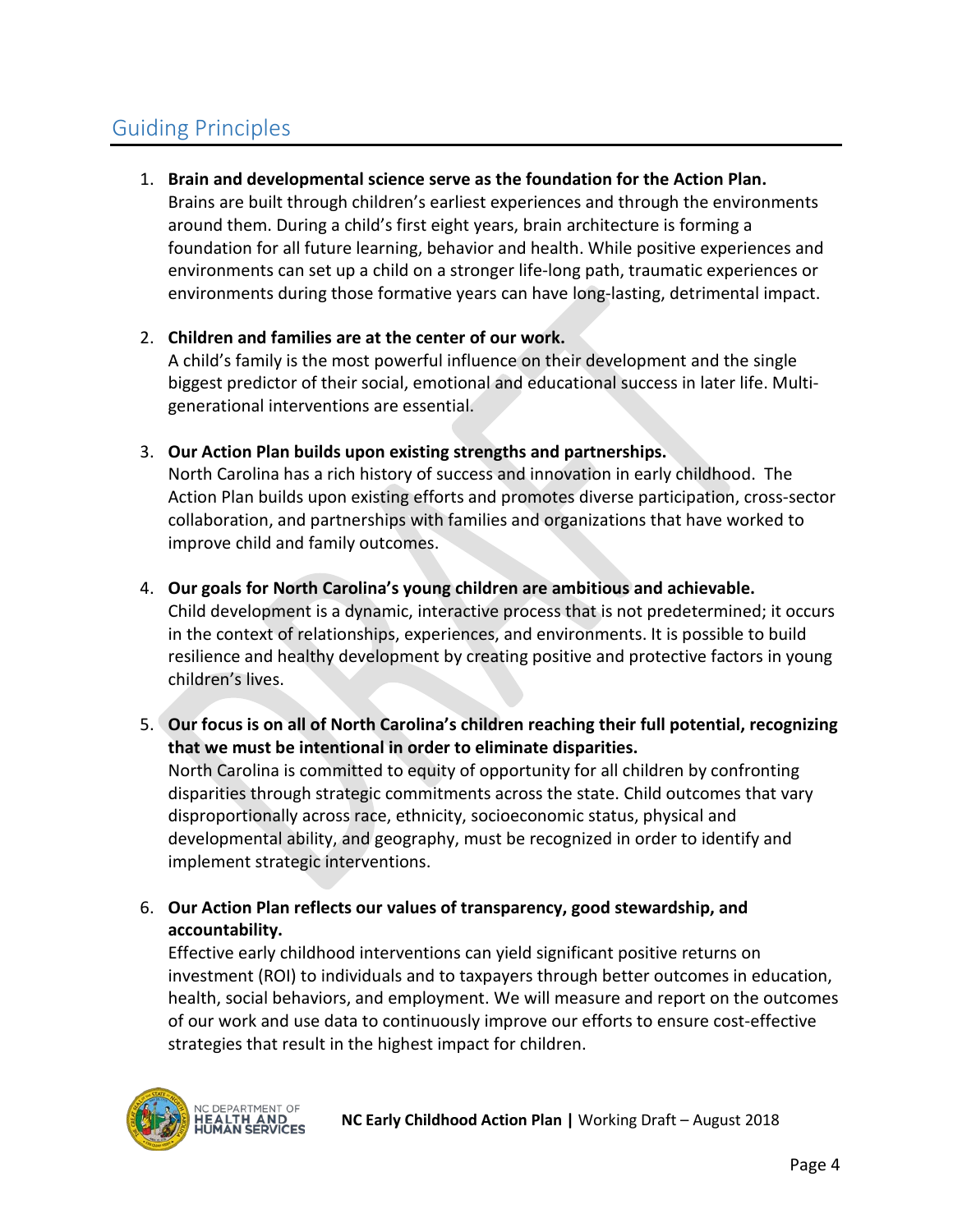<span id="page-5-0"></span>All North Carolina children get a healthy start and develop to their full potential in safe and nurturing families, schools and communities.

By 2025, all North Carolina young children from birth to age eight will be:

- 1) Healthy: Children are healthy at birth and thrive in environments that support their optimal health and well-being
- 2) Safe and Nurtured: Children grow confident, resilient and independent in safe, stable and nurturing families, schools and communities
- 3) Learning and Ready to Succeed: Children experience the conditions they need to build strong brain architecture and school readiness skills that support their success in school and life



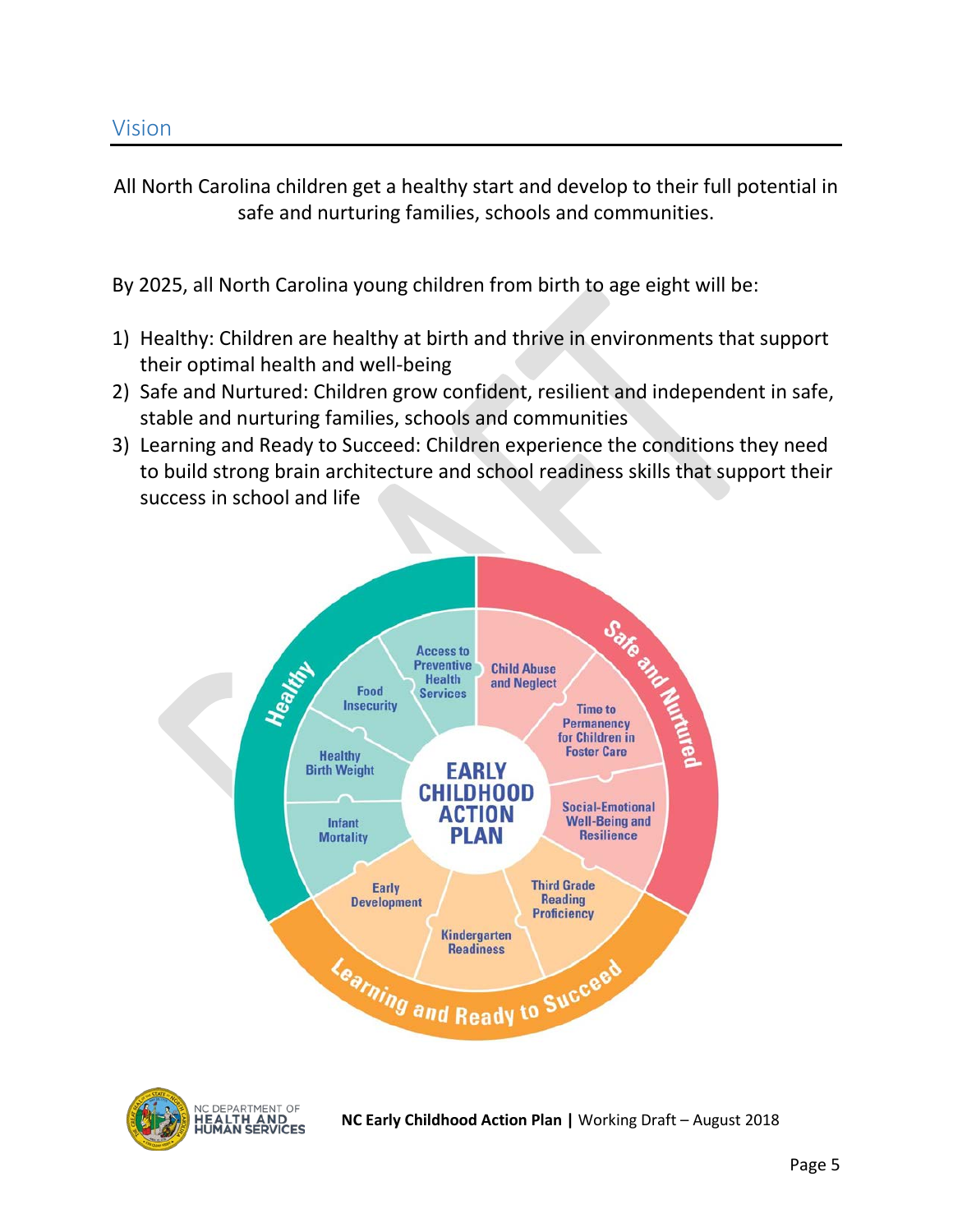### <span id="page-6-0"></span>Goals and Metrics

#### <span id="page-6-1"></span>Healthy

Children are healthy at birth and thrive in environments that support their optimal health and well-being

#### <span id="page-6-2"></span>*Goal #1: Infant Mortality*

By 2025, decrease the statewide infant mortality rate from 7.2 to 5.9 deaths per 1,000 live births

#### Infant Mortality Annual Metrics

- 1. Infant mortality rates for priority populations:
	- Black or African-American, non-Hispanic women
	- American Indian, non-Hispanic women
	- Women in Perinatal Health Region V (Southeastern region) and VI (Eastern region)
- 2. Percent of adults with health insurance, facilitating access to pre-conception and inter-conception care
- 3. Percent of pregnant women who receive on time prenatal care
- 4. Percent of pregnant women who smoke
- 5. Percent of pregnant women who drink alcohol
- 6. Percent of pregnant women who misuse prescription drugs and/or illegal substances
- 7. Birth rate of girls under the age of 19
- 8. Rate of intended versus unintended pregnancy
- 9. Rate of healthy intervals between pregnancies
- 10. Frequency of contraceptive care postpartum

#### <span id="page-6-3"></span>*Goal #2: Healthy Birth Weight*

By 2025, decrease the percentage of North Carolina infants born at a low birth weight from 9.2% to 8.2%

#### Healthy Birth Weight Annual Metrics

- 1. Infant mortality rates for priority populations:
	- Black or African-American, non-Hispanic women
	- American Indian, non-Hispanic women
	- Women in Perinatal Health Region V (Southeastern region)
- 2. Percent of adults with health insurance, facilitating access to pre-conception and inter-conception care
- 2. Percent of pregnant women who receive on time prenatal care

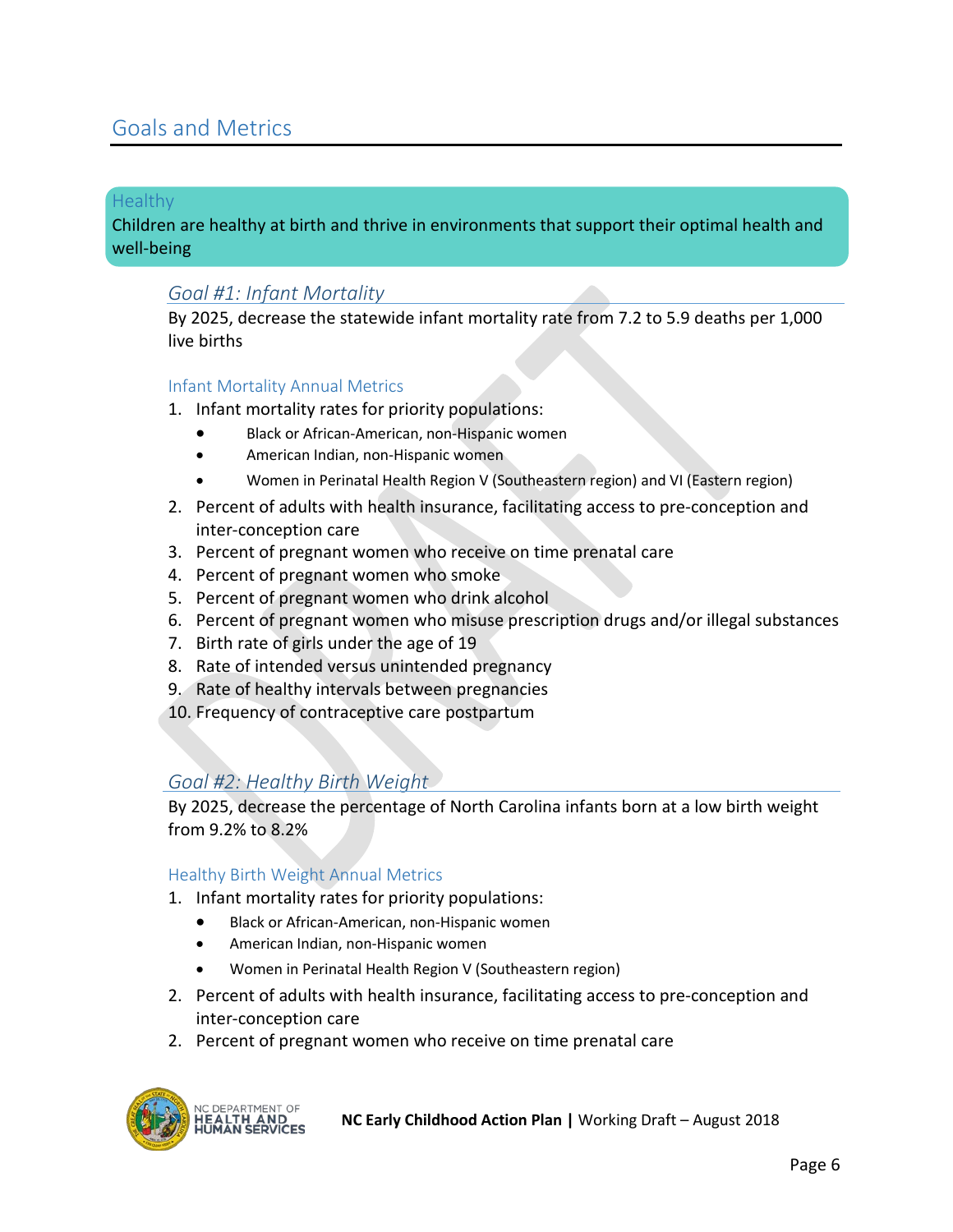- 3. Percent of pregnant women who smoke
- 4. Percent of pregnant women who drink alcohol
- 5. Percent of pregnant women who misuse prescription drugs and/or illegal substances
- 6. Birth rate of girls under the age of 19
- 7. Rate of intended versus unintended pregnancy
- 8. Rate of healthy intervals between pregnancies
- 9. Frequency of contraceptive care postpartum

### <span id="page-7-0"></span>*Goal #3: Access to Preventive Health Services*

By 2025, increase the annual percentage of North Carolina's young children enrolled in Medicaid who receive regular well-child visits

- For children ages 0 15 months, increase from 61.9% to 68.7%.
- For children ages  $3 6$  years, increase from 69.3% to 78.5%.

#### Access to Preventive Health Services Annual Metrics

- 1. Percent of children with health insurance
- 2. Rate of children with untreated tooth decay
- 3. Percent of children ages 19 35 months who are fully immunized
- 4. Percent of parents reporting that they have a regular place to take their children for medical care
- 5. Percentage of mothers engaging in any breastfeeding when child is 6 months of age
- 6. Rates of lead screenings before age 3

### <span id="page-7-1"></span>*Goal #4: Food Insecurity*

By 2025, decrease the percentage of children living across North Carolina in food insecure homes from 20.9% to 17.5%

#### Food Insecurity Annual Metrics

- 1. Percent of eligible families enrolled in WIC
- 2. Percent of eligible families enrolled in SNAP
- 3. Rate of enrollment in Free and Reduced Lunch
- 4. Percent of families living in areas designated as food deserts according to the USDA Food Desert Atlas
- 5. Percent of families with regular access to healthy foods

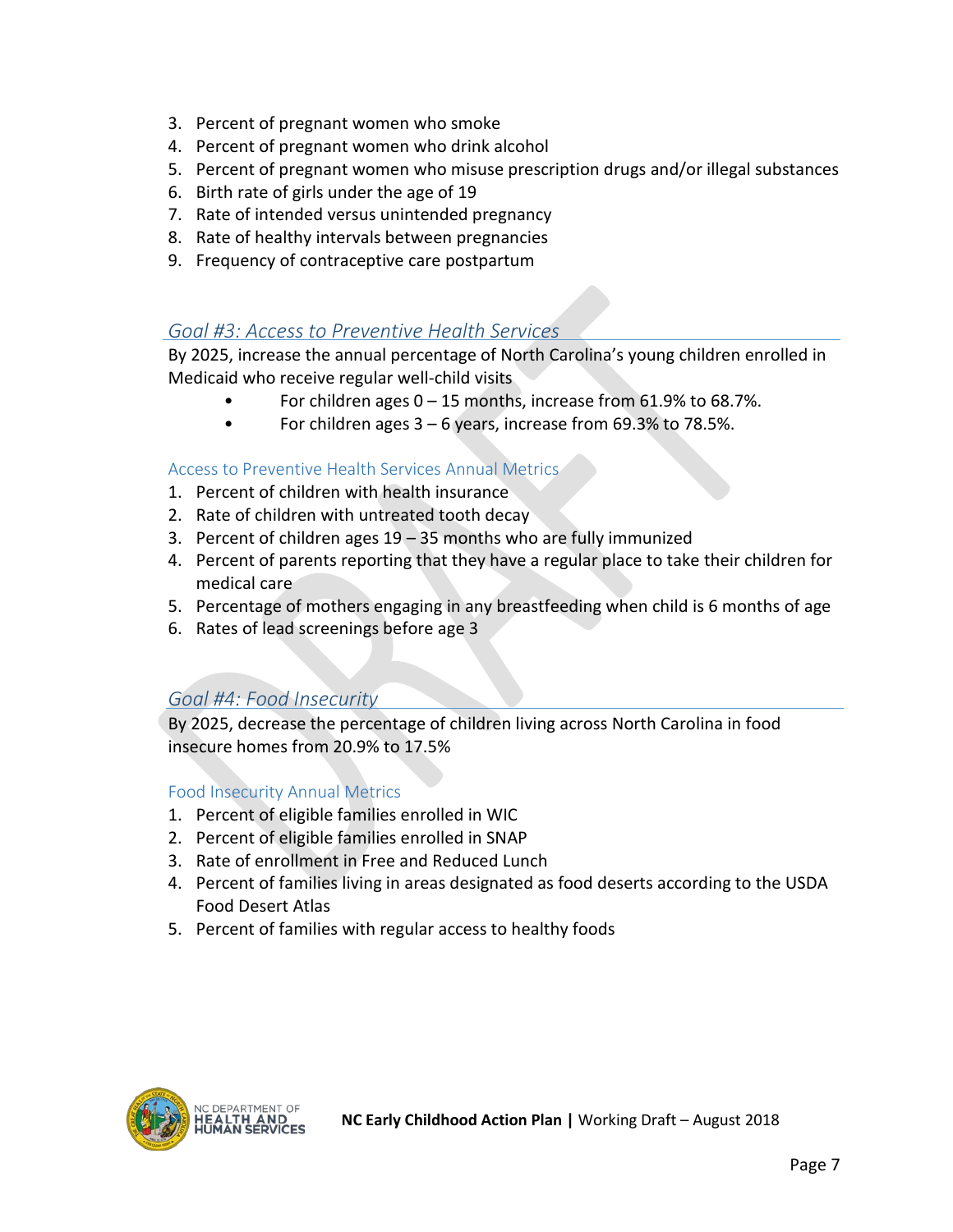#### <span id="page-8-0"></span>Safe and Nurtured

Children grow confident, resilient and independent in safe, stable and nurturing families, schools and communities

#### <span id="page-8-1"></span>*Goal #5: Child Abuse and Neglect*

By 2025, decrease the rate of children in North Carolina who are victims of maltreatment

- For children ages 0 3, reduce from 20.12 to 18.11 per 1,000 children
- For children ages  $0 5$ , reduce from 18.23 to 16.41 per 1,000 children

#### Child Abuse and Neglect Annual Metrics

- 1. Rate of births to mothers with at least a  $12<sup>th</sup>$  grade education
- 2. Percent of working families with access to the Family Medical Leave Act
- 3. Percent of working families with access to Paid Family Leave
- 4. Rate of mothers screened for depression at well-child visits,
- 5. Among mothers who positively identified with depression: percent referred to and receive services for depression\*
- 6. Percent of parents with access to mental health, domestic violence and substance abuse services
- 7. Percent of parents who misuse alcohol, prescription drugs, and/or other illegal substances

\*In Data Development: The Department of Health and Human Services is seeking recommendations on reliable and accurate data sources available to track progress toward this goal, and additional ongoing metrics.

#### <span id="page-8-2"></span>*Goal #6: Time to Permanency for Children in Foster Care*

Part 1) By 2025, decrease by 10% the number of days it takes for children in the foster care system to be either reunified with their family, placed under guardianship, or another adult is given custody.

- For children aged  $0 3$ , decrease the median number of days from 371 to 334
- For children aged  $0 5$ , decrease the median number of days from 372 days to 335 days

Part 2) By 2025, decrease by 10% the number of days it takes for a child in the foster care system to be placed into adoption.

> For children aged  $0 - 3$ , decrease the median number of days from 822 to 740

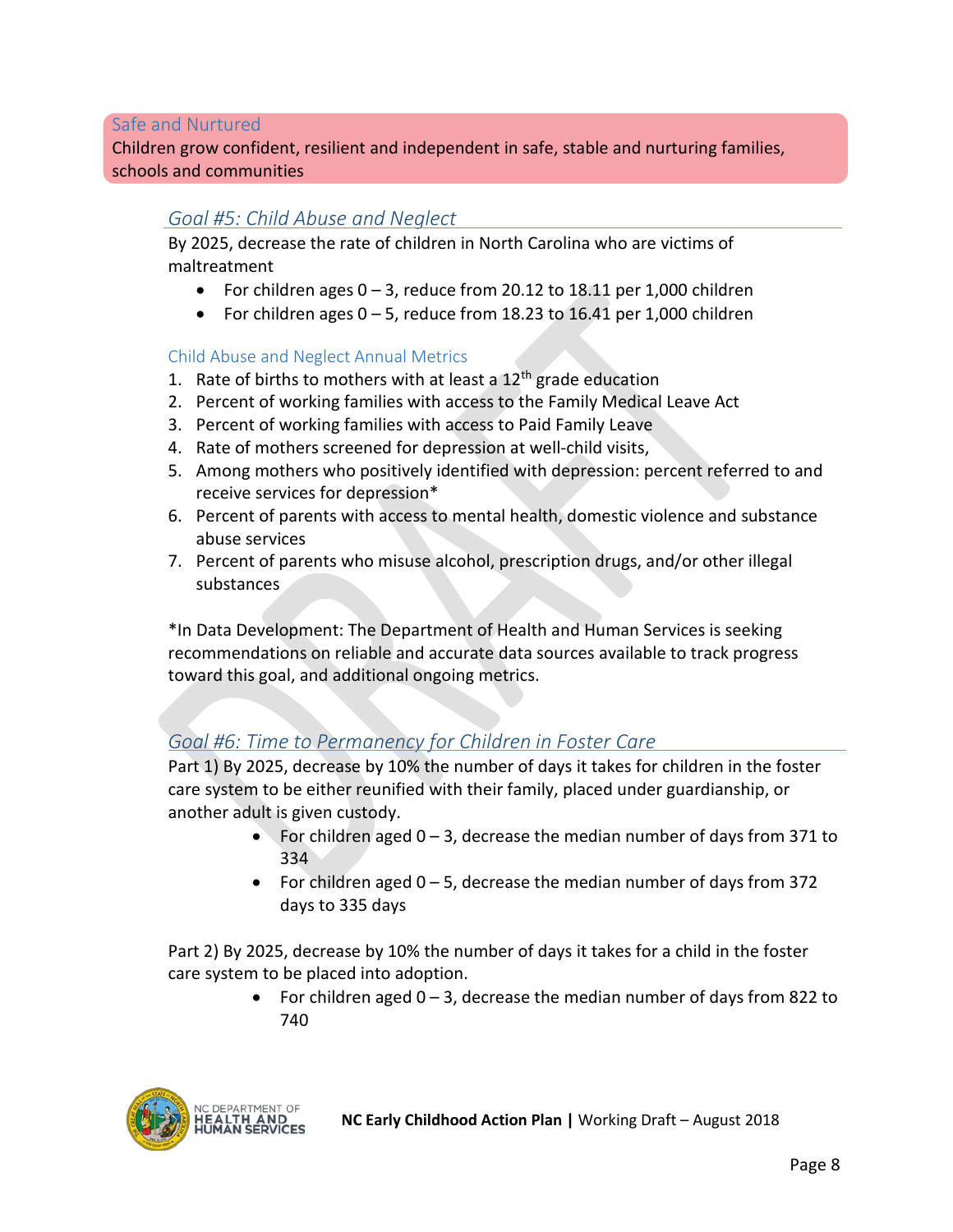• For children aged  $0 - 5$ , decrease the median number of days from 853 to 768

### Time to Permanency for Children in Foster Care Annual Metrics

- 1. Percent of working families with access to the Family Medical Leave Act
- 2. Percent of working families with access to Paid Family Leave
- 3. Availability and utilization of reunification funds and services
- 4. Frequency rates of case reviews, permanency/court hearings and child and family team meetings
- 5. Frequency rates of face-to-face visitation between birth parents and their children in foster care
- 6. Frequency and quality of shared parenting between birth parents and foster parents
- 7. Adherence to visit/screening schedules (physical health/immunizations, dental health, mental/behavioral health, and developmental) for infants and toddlers

### <span id="page-9-0"></span>*Goal #7: Social Emotional Well-Being and Resilience*

*By 2025, increase measures of social and emotional well-being and resilience of young children by \_\_\_\_%\**

Social Emotional Well-being and Resilience Annual Metrics

- 1. Rate of children screened for social-emotional development support
- 2. Among children who identify positively for social-emotional development needs, rate of children who are referred to and receive services\*
- 3. Rate of families engaged in evidence-based family resilience support programs\*

\*In Data Development: The Department of Health and Human Services is seeking recommendations on reliable and accurate data sources available to track progress toward this goal, and additional ongoing metrics.

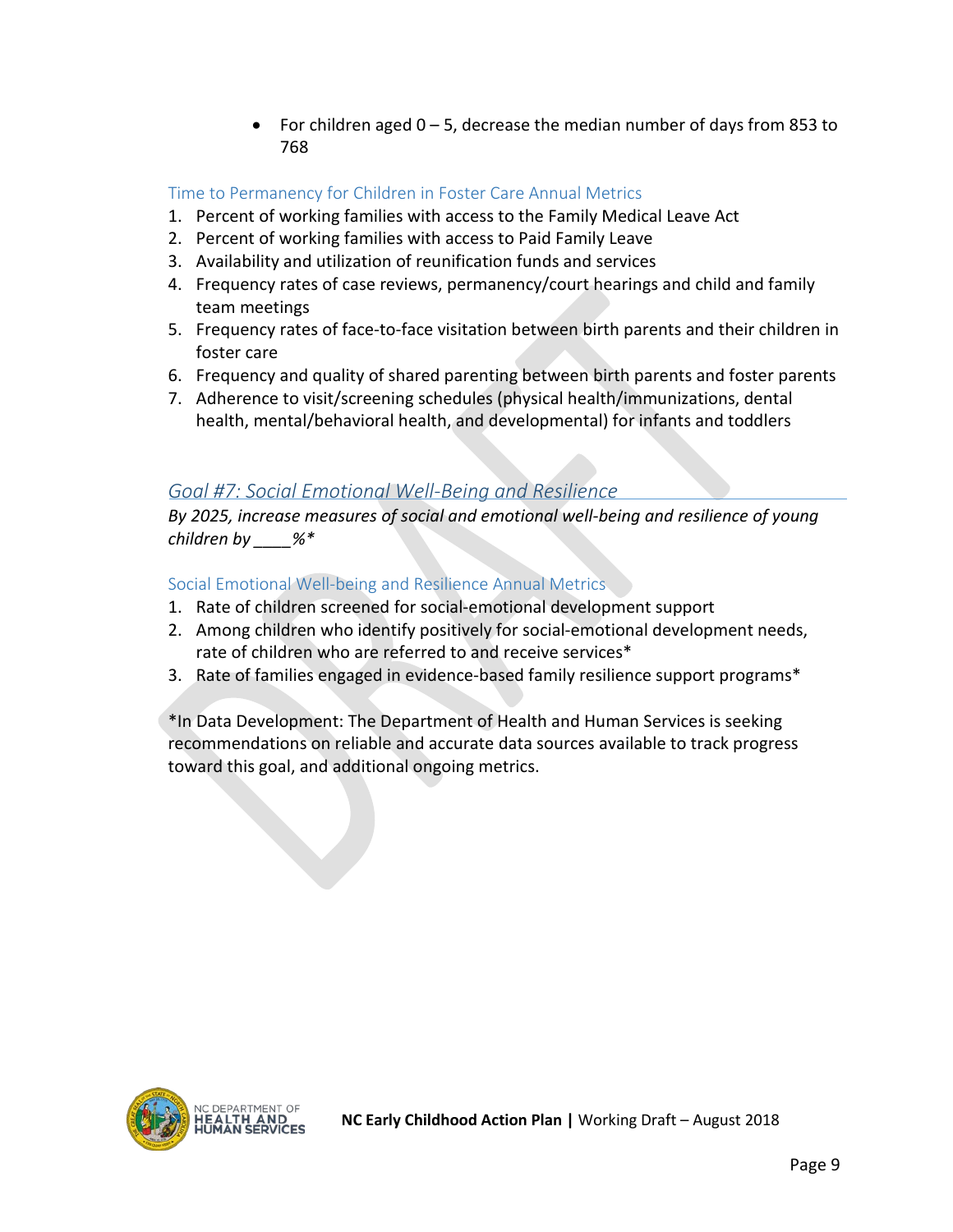#### <span id="page-10-0"></span>Learning and Ready to Succeed

Children experience the conditions they need to build strong brain architecture and school readiness skills that support their success in school and life

#### <span id="page-10-1"></span>*Goal #8: Early Development*

*By 2025, increase the percentage of children across North Carolina who demonstrate on track developmental skills.\**

#### Early Development Annual Metrics

- 1. Percentage of children who demonstrate on-track language skills at 24, 36, and 48 months\*
- 2. Rate of children screened for developmental delay at well-child visits
- 3. Among those children who identify positive for a developmental delay, rate referred to and receive services\*
- 4. Percentage of parents who regularly read with their children
- 5. Average number of books in a family home with children

\*In Data Development: The Department of Health and Human Services is seeking recommendations on reliable and accurate data sources available to track progress toward this goal, and additional ongoing metrics.

#### <span id="page-10-2"></span>*Goal #9: Kindergarten Readiness*

*By 2025, increase the percentage of children across North Carolina who enter kindergarten developmentally on track, according to the Kindergarten Entry Assessment.\**

\*In Data Development: Kindergarten Entry Assessment (KEA) data is collected statewide by the Department of Public Instruction (DPI). The assessment process includes five domains for child development: approaches to learning, language development and communication, cognitive development, emotional and social development, and health and physical development. DPI is in the process of developing state and county level reporting on this assessment.

#### Kindergarten Readiness Annual Metrics

- 1. Among children under age 6 attending licensed care, percent of children who are in high quality centers and homes
- 2. Percent of eligible children under age 6 receiving child care subsidy
- 3. Among children under age 6 attending licensed care and receive subsidy, percent of children who are in high quality centers and homes

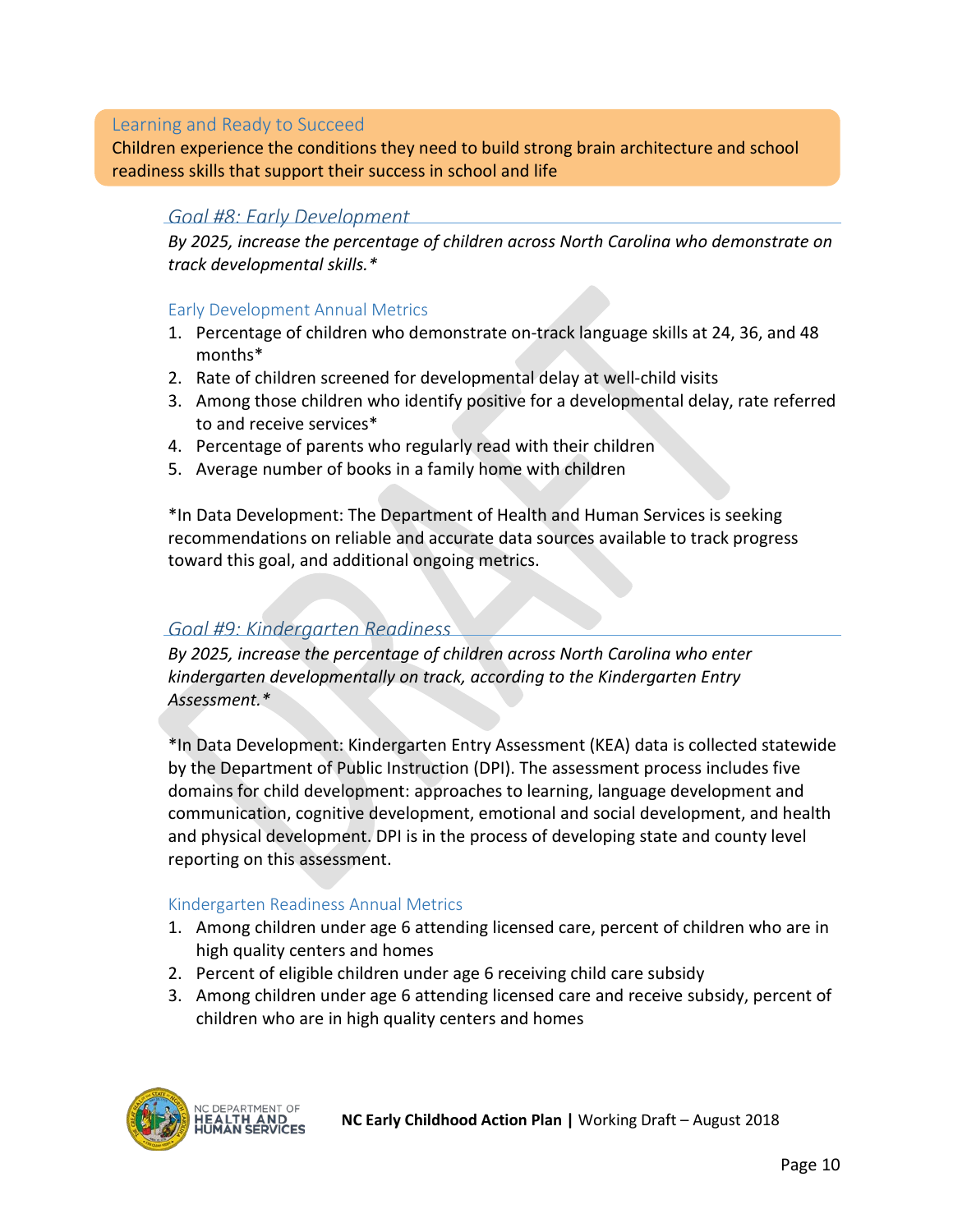- 4. Percent of early childhood teachers with post-secondary early childhood education, by degree
- 5. Percent of early childhood administrators and principals with post-secondary early childhood education, by degree
- 6. Percent of teachers working with priority populations who receive training or coaching for their work (i.e., English Language Learners, children with disabilities)
- 7. Percent of teachers who receive professional development on children's mental health, including trauma
- 8. Rate of children expelled from early care and education settings
- 9. Percent of families paying 10% or less of their household income on childcare
- 10. Percent of eligible four-year-olds attending NC Pre-K programs
- 11. Percent of children who are attending an early care program, and have not changed early care and learning programs within the year
- 12. Percent of children with access to early care and education programs in their native language

### <span id="page-11-0"></span>*Goal #10: Third Grade Reading Proficiency*

By 2025, increase the percentage of children achieving reading proficiency across the state from 58% to 64% according to NC DPI Performance Data on third grade reading EOGs, and from 39% to 43% according to the fourth grade National Assessment of Education Progress.

#### Third Grade Reading Proficiency Annual Metrics

- 1. Reading proficiency for priority populations:
	- Black or African-American, non-Hispanic
	- American Indian, non-Hispanic
	- Hispanic
- 2. Increase in percentage of Kindergarten students reading or exhibiting pre-literacy behaviors at or above grade level by the end of the year according to mCLASS 3D assessment, administered by DPI
- 3. Increase in percentage of  $1<sup>st</sup>$  grade students reading at or above grade level by the end of the year according to mCLASS 3D assessment, administered by DPI
- 4. Increase in percentage of 2<sup>nd</sup> grade students reading at or above grade level by the end of the year according to mCLASS 3D assessment, administered by DPI

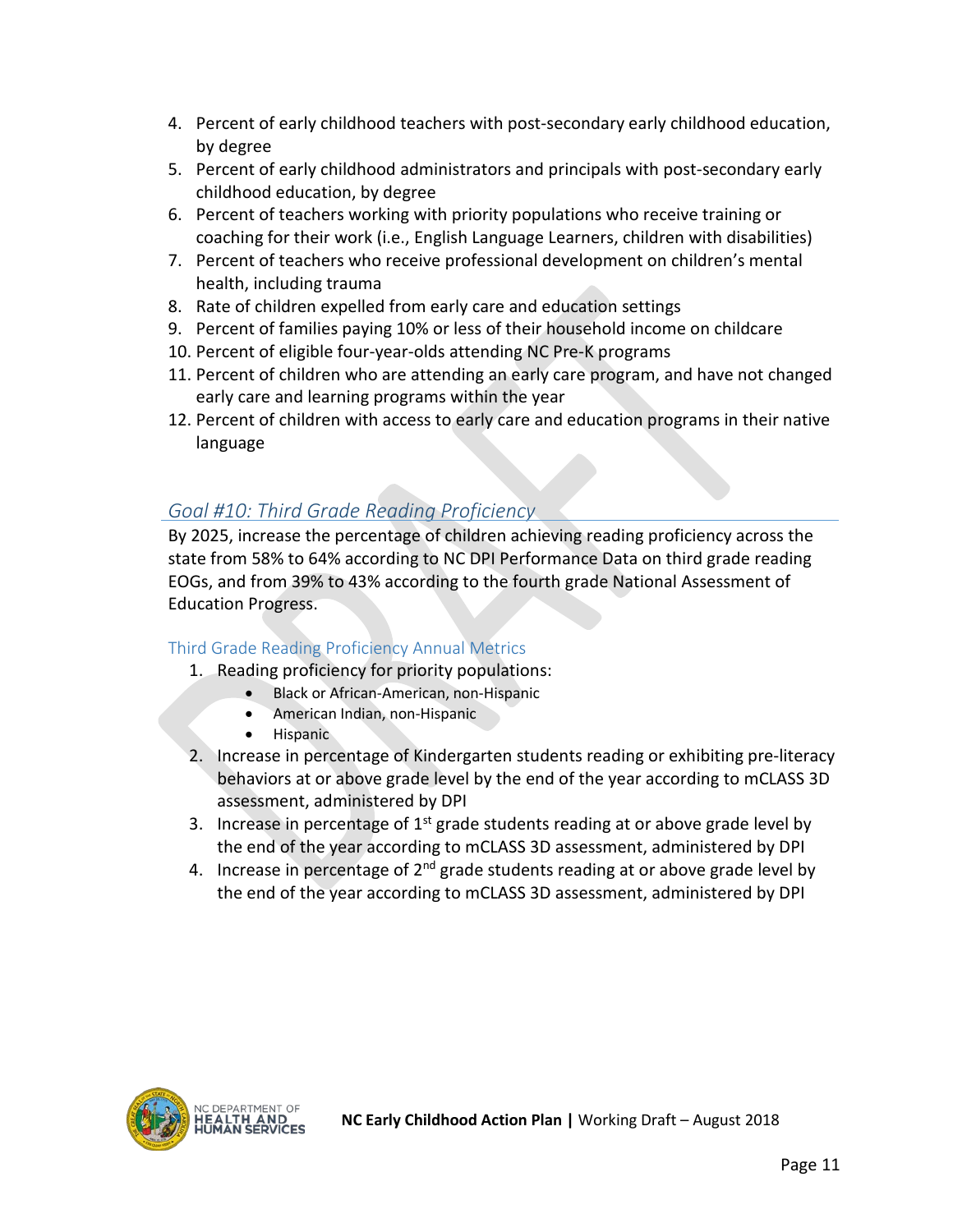# Data Appendix

### <span id="page-12-0"></span>*What is the Data Appendix?*

The Early Childhood Action Plan Data Appendix is presented as a guiding document to be read in conjunction with the Action Plan. It offers more insight into the creation of the 2025 goals, and will hopefully serve to answer questions that may remain after reading the Early Childhood Action Plan.

### **Goals in the process of data development and additional research, and details regarding metrics are not yet included in this appendix.**

*How were the Early Childhood Action Plan goals and draft metrics developed?* A consultant and DHHS policy advisor have served as project directors in the creation of the Action Plan. The Action Plan content was drafted through a series of working groups and targeted engagement with experts and stakeholders. The Early Childhood Action Team working group, composed of senior DHHS leadership, drafted the vision and guiding principles of the plan. Another body, known as the Data Work Group, regularly convened from the fall of 2017 through the spring of 2018 to explore what data sources would guide the Action Plan. A separate working group of inter-division leaders met to draft the metrics that follow each goal.

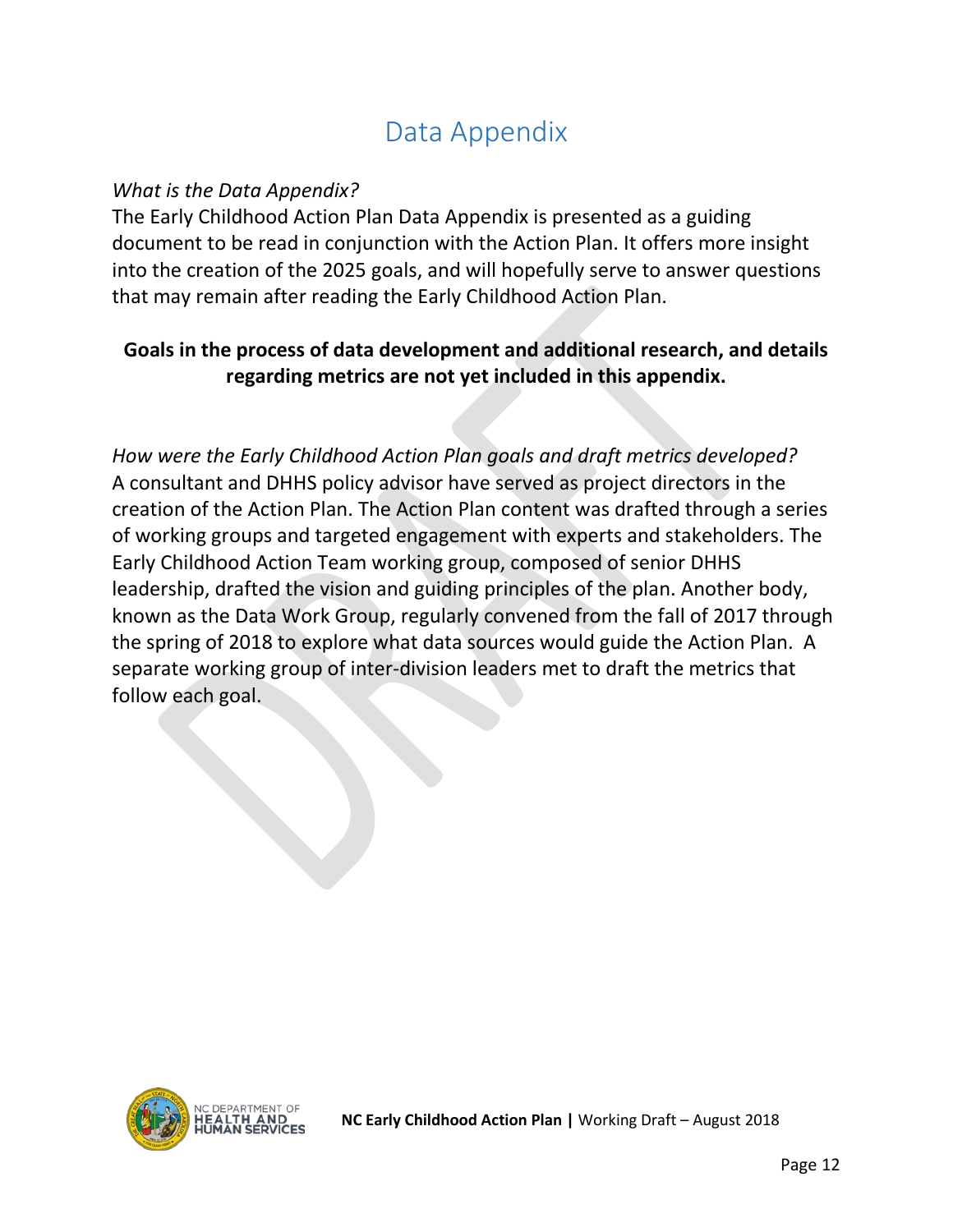### <span id="page-13-0"></span>Infant Mortality

| <b>2025 Goal</b>                                        | By 2025, decrease the statewide infant mortality rate from 7.2 to 5.9<br>deaths per 1,000 live births                                                                                                                                                                                                                                                                                                                                                                                                                                                                                                               |
|---------------------------------------------------------|---------------------------------------------------------------------------------------------------------------------------------------------------------------------------------------------------------------------------------------------------------------------------------------------------------------------------------------------------------------------------------------------------------------------------------------------------------------------------------------------------------------------------------------------------------------------------------------------------------------------|
| <b>Definitions</b>                                      | Infant Mortality Rate: Number of infant (aged under 1 year) deaths<br>per 1,000 live births.                                                                                                                                                                                                                                                                                                                                                                                                                                                                                                                        |
|                                                         | Infant mortality is widely used as a measure of population health, as<br>well as the health and well-being of children and families across the<br>world. It is not only a measure of the risk of infant death, but also<br>used more broadly as a crude indicator of community health status,<br>poverty and socioeconomic status levels in a community, and<br>availability and quality of health services (AMCHP). Of great<br>importance in assessing population health with infant mortality are<br>the disparities in infant mortality, which is most prominent between<br>African-American and white infants. |
| <b>Rationale</b>                                        | North Carolina's infant mortality rate (7.2% in 2016) ranks among the<br>highest in the US and there are significant disparities by race. The<br>five leading causes of infant mortality in NC are preterm birth/low<br>birth weight, birth defects, Sudden Unexpected Infant Death (SUID)*,<br>maternal complications of pregnancy/labor/delivery, and other<br>perinatal conditions.<br>*Sudden Unexpected Infant Death includes Sudden Infant Death<br>Syndrome (SIDS), accidental suffocation/strangulation in sleep<br>environment, and other unknown causes of infant death.                                  |
| <b>Priority Populations</b>                             | Black, Non-Hispanic Women<br>$\bullet$                                                                                                                                                                                                                                                                                                                                                                                                                                                                                                                                                                              |
| <b>Groups of North</b><br>Carolinians that have         | American Indian, Non-Hispanic Women<br>$\bullet$                                                                                                                                                                                                                                                                                                                                                                                                                                                                                                                                                                    |
| a disproportionate<br>risk associated with<br>this goal | Women in Perinatal Health Region V (Southeastern region) & VI<br>٠<br>(Eastern region)                                                                                                                                                                                                                                                                                                                                                                                                                                                                                                                              |
| <b>Data Sources</b>                                     | 1) North Carolina State Center for Health Statistics, 2016 NC<br>Resident Birth and Death Certificate data.<br>2) Centers for Disease Control and Prevention, National Center<br>for Health Statistics (CDC/NCHS), National Vital Statistics<br>System.                                                                                                                                                                                                                                                                                                                                                             |

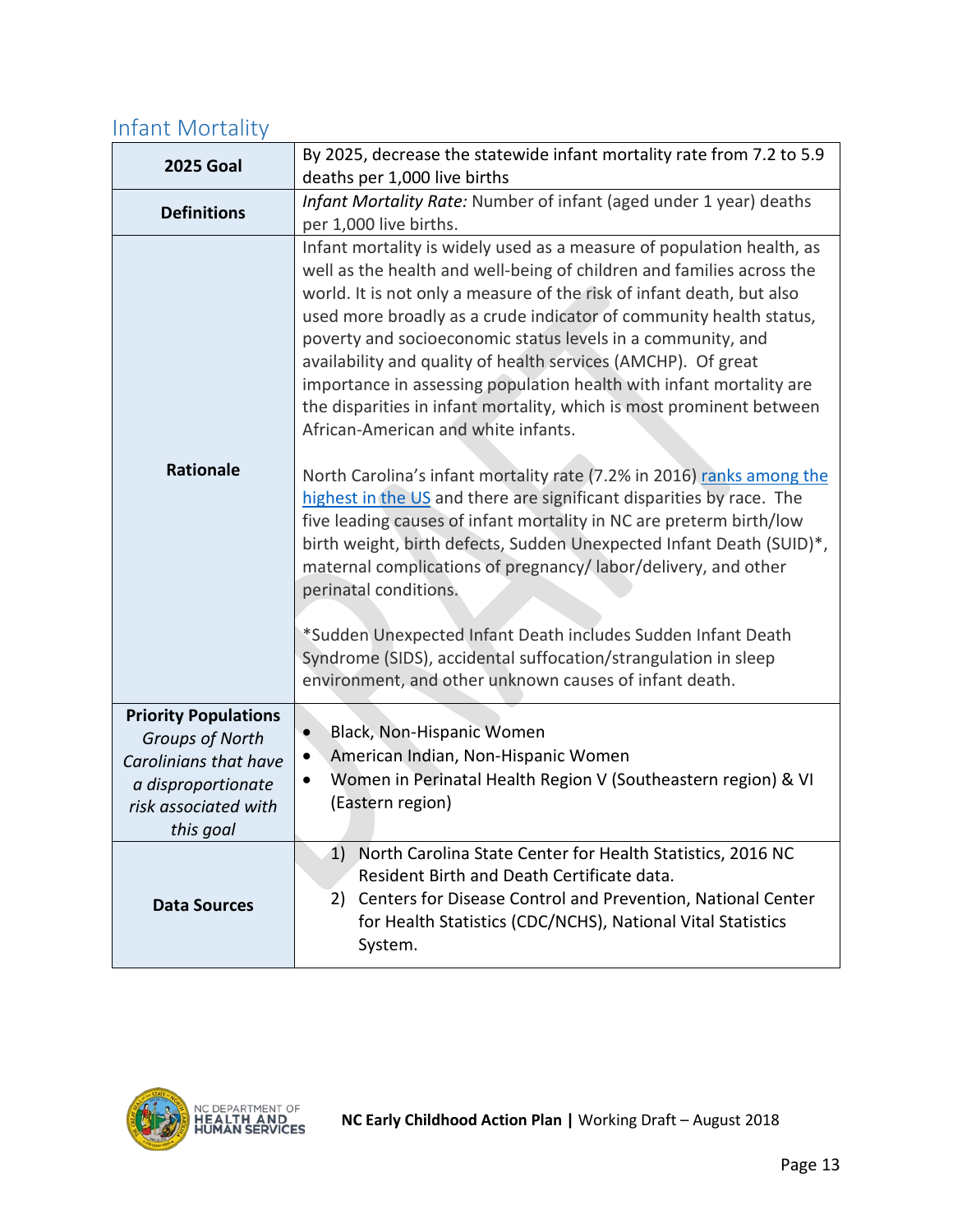# <span id="page-14-0"></span>Healthy Birth Weight

| <b>2025 Goal</b>                                                                                                                          | By 2025, decrease the percentage of North Carolina infants born at a<br>low birth weight from 9.2% to 8.2%                                                                                                                                                                                                                                                                                                                                                                                                                                                                                                       |
|-------------------------------------------------------------------------------------------------------------------------------------------|------------------------------------------------------------------------------------------------------------------------------------------------------------------------------------------------------------------------------------------------------------------------------------------------------------------------------------------------------------------------------------------------------------------------------------------------------------------------------------------------------------------------------------------------------------------------------------------------------------------|
| <b>Definitions</b>                                                                                                                        | Birth weight: the weight of the newborn measured immediately after<br>birth. Birth weight of less than 5.5 lbs., or 2500 grams, is considered<br>low birth weight. A low birth weight infant can be born too small, too<br>early, or both.                                                                                                                                                                                                                                                                                                                                                                       |
| <b>Rationale</b>                                                                                                                          | In 2016, 9.2% of births in NC were low birth weight, while the US<br>average was 8.2%. This places North Carolina among the ten worst<br>states in the nation for this measure. Compared to infants of normal<br>weight, low birth weight infants may be more at risk for many health<br>problems. According to the <b>Center for Disease Control</b> , some babies<br>born with a low birth weight may become sick in the first six days of<br>life or develop infections. Other babies may even suffer from longer-<br>term problems such as delayed motor and social development or<br>learning disabilities. |
|                                                                                                                                           | Over the course of the last decade, the NC low birthweight rate has<br>remained unchanged and has increased 5 percent since 1997 when<br>the rate was 8.8%. We determined that setting our target at the best<br>performing state (Alaska at 5.9%) was too aspirational and not<br>achievable by 2025. We set our target at meeting the current<br>national average; which will improve our low birthweight rate by 10<br>percentage points.                                                                                                                                                                     |
| <b>Priority Populations</b><br><b>Groups of North</b><br>Carolinians that have<br>a disproportionate<br>risk associated with<br>this goal | Black, Non-Hispanic Women<br>$\bullet$<br>American Indian, Non-Hispanic Women<br>$\bullet$<br>Women in Perinatal Health Region V (Southeastern region)                                                                                                                                                                                                                                                                                                                                                                                                                                                           |
| <b>Data Sources</b>                                                                                                                       | 1) North Carolina State Center for Health Statistics, 2016 NC<br>Resident Birth Certificate data.<br>2) Centers for Disease Control and Prevention, National Center<br>for Health Statistics (CDC/NCHS), National Vital Statistics<br>System.                                                                                                                                                                                                                                                                                                                                                                    |

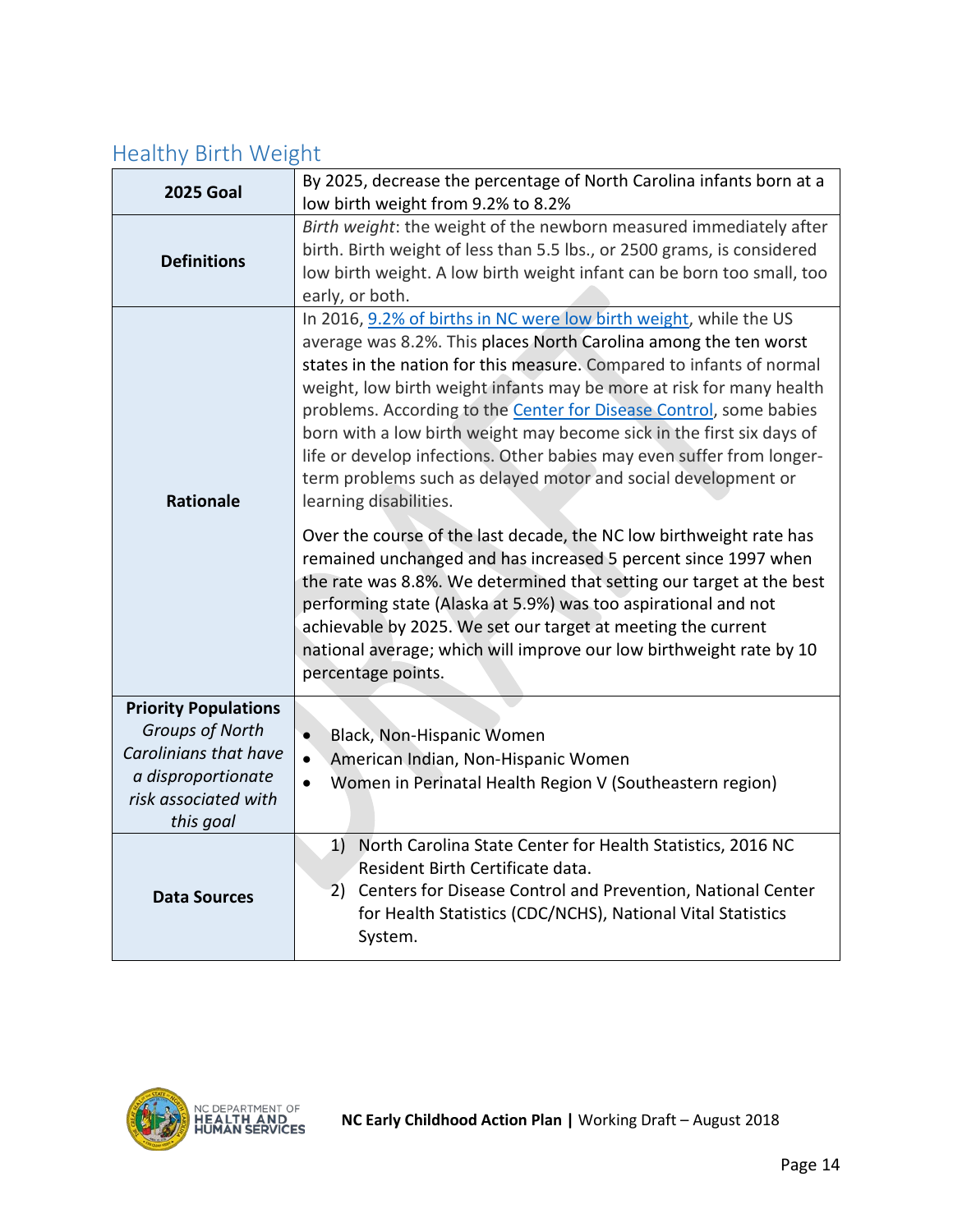### <span id="page-15-0"></span>Access to Preventive Health Services

| <b>2025 Goal</b>   | By 2025, increase the annual percentage of North Carolina's young<br>children enrolled in Medicaid who receive regular well-child visits<br>For children ages $0 - 15$ months, increase from 61.9% to<br>68.7%.<br>For children ages 3 - 6 years, increase from 69.3% to 78.5%.                                                                                                                                                                                                                                                                                                                                                                                                                                                                                                                                                                                                                                                                                                                                                                                                                                                                                                                                                   |
|--------------------|-----------------------------------------------------------------------------------------------------------------------------------------------------------------------------------------------------------------------------------------------------------------------------------------------------------------------------------------------------------------------------------------------------------------------------------------------------------------------------------------------------------------------------------------------------------------------------------------------------------------------------------------------------------------------------------------------------------------------------------------------------------------------------------------------------------------------------------------------------------------------------------------------------------------------------------------------------------------------------------------------------------------------------------------------------------------------------------------------------------------------------------------------------------------------------------------------------------------------------------|
| <b>Definitions</b> | The required components of a well-child visit are:<br>Comprehensive health and developmental history that<br>assesses for both physical and mental health<br>Comprehensive, unclothed physical examination<br>Appropriate immunizations, in accordance with the schedule<br>for pediatric vaccines established by the Advisory Committee<br>on Immunization Practices<br>Laboratory testing (including blood lead screening<br>appropriate for age and risk factors)<br>Health education and anticipatory guidance for both the child<br>and caregiver                                                                                                                                                                                                                                                                                                                                                                                                                                                                                                                                                                                                                                                                            |
| <b>Rationale</b>   | Well-child visits provide an opportunity for providers to influence<br>health and development of young children and are a critical<br>opportunity for screening. Well child visits allow health care<br>providers to carefully monitor and foster a child's overall health and<br>development, support parents as they care for their child, provide<br>anticipatory guidance, provide preventive care, and identify and<br>address health concerns early.<br>Rates of well-child visits for children under 15 months and enrolled in<br>Medicaid have increased from 56.4% in Calendar Year (CY) 2015 to<br>61.9% in CY2016. The CY national 2016 Quality Compass Medicaid<br>HMO 75 <sup>th</sup> Percentile Benchmark is 68.7%. Medicaid Managed Care<br>Plans will be accountable for achieving the 75 <sup>th</sup> percentile benchmark<br>as part of the Quality Strategy for Medicaid Managed Care. We set<br>our goal at 68.7% (the 75 <sup>th</sup> percentile) because it is achievable and<br>will be consistent with the Quality Strategy as part of Medicaid<br>Managed Care.<br>Rates of well-child visits for children ages 3-6 years and enrolled in<br>Medicaid have increased from 68.9% in CY2015 to 69.3% in |
|                    | CY2016. The CY national 2016 Quality Compass Medicaid HMO 75th<br>Percentile Benchmark is 78.5%. Medicaid Managed Care Plans will                                                                                                                                                                                                                                                                                                                                                                                                                                                                                                                                                                                                                                                                                                                                                                                                                                                                                                                                                                                                                                                                                                 |

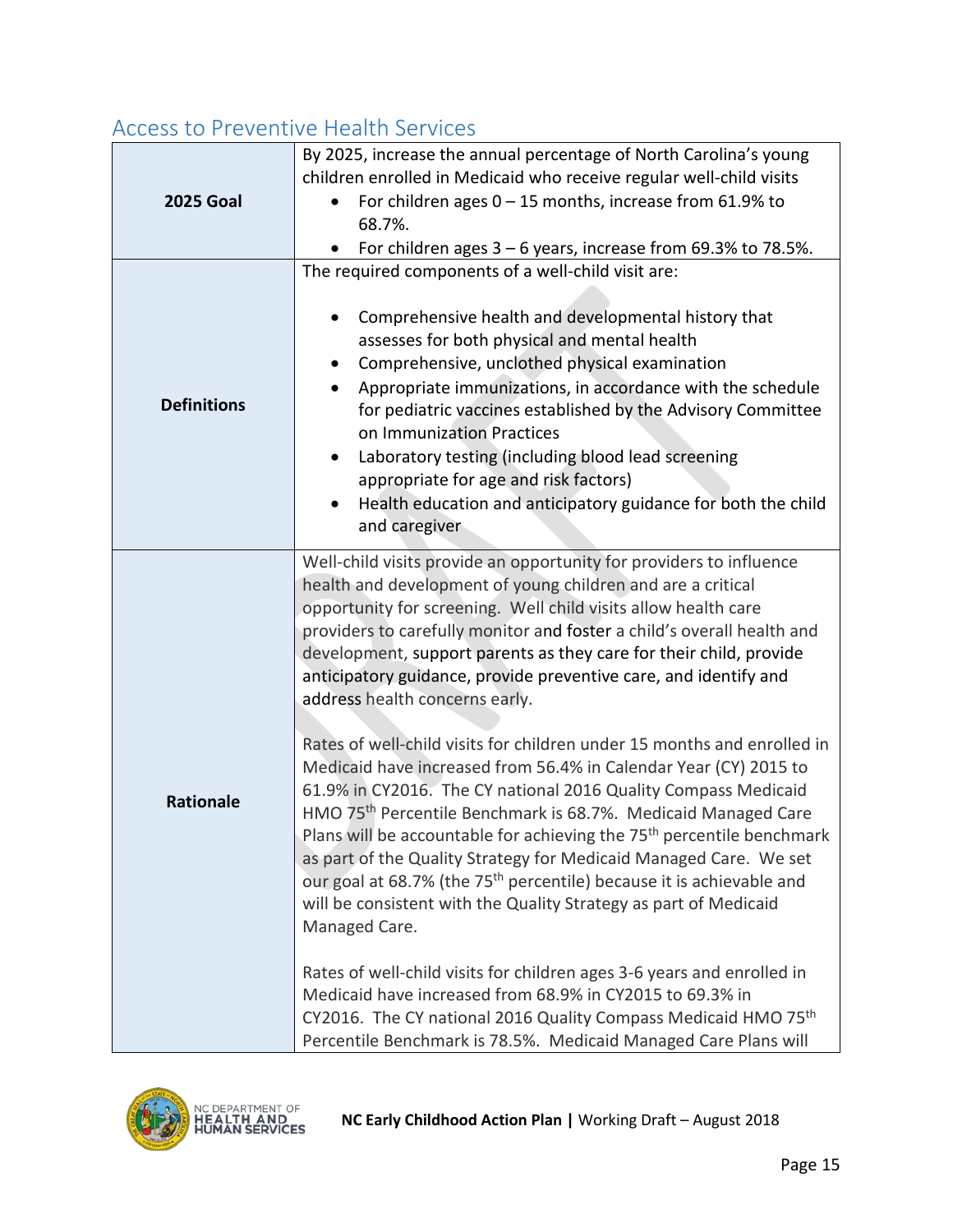|                                                                                                                                           | be accountable for achieving the 75 <sup>th</sup> percentile benchmark as part of<br>the Quality Strategy for Medicaid Managed Care. We set our goal at<br>78.5% (the 75 <sup>th</sup> percentile) will be consistent with the Quality<br>Strategy as part of Medicaid Managed Care. This will be ambitious,<br>but we believe it is achievable with the resources of Medicaid<br>Managed Care to foster the improvement. |
|-------------------------------------------------------------------------------------------------------------------------------------------|---------------------------------------------------------------------------------------------------------------------------------------------------------------------------------------------------------------------------------------------------------------------------------------------------------------------------------------------------------------------------------------------------------------------------|
| <b>Priority Populations</b><br><b>Groups of North</b><br>Carolinians that have<br>a disproportionate<br>risk associated with<br>this goal | N/A                                                                                                                                                                                                                                                                                                                                                                                                                       |
| Data Sources                                                                                                                              | NC Medicaid,<br>Care Analyzer Medicaid HEDIS data                                                                                                                                                                                                                                                                                                                                                                         |

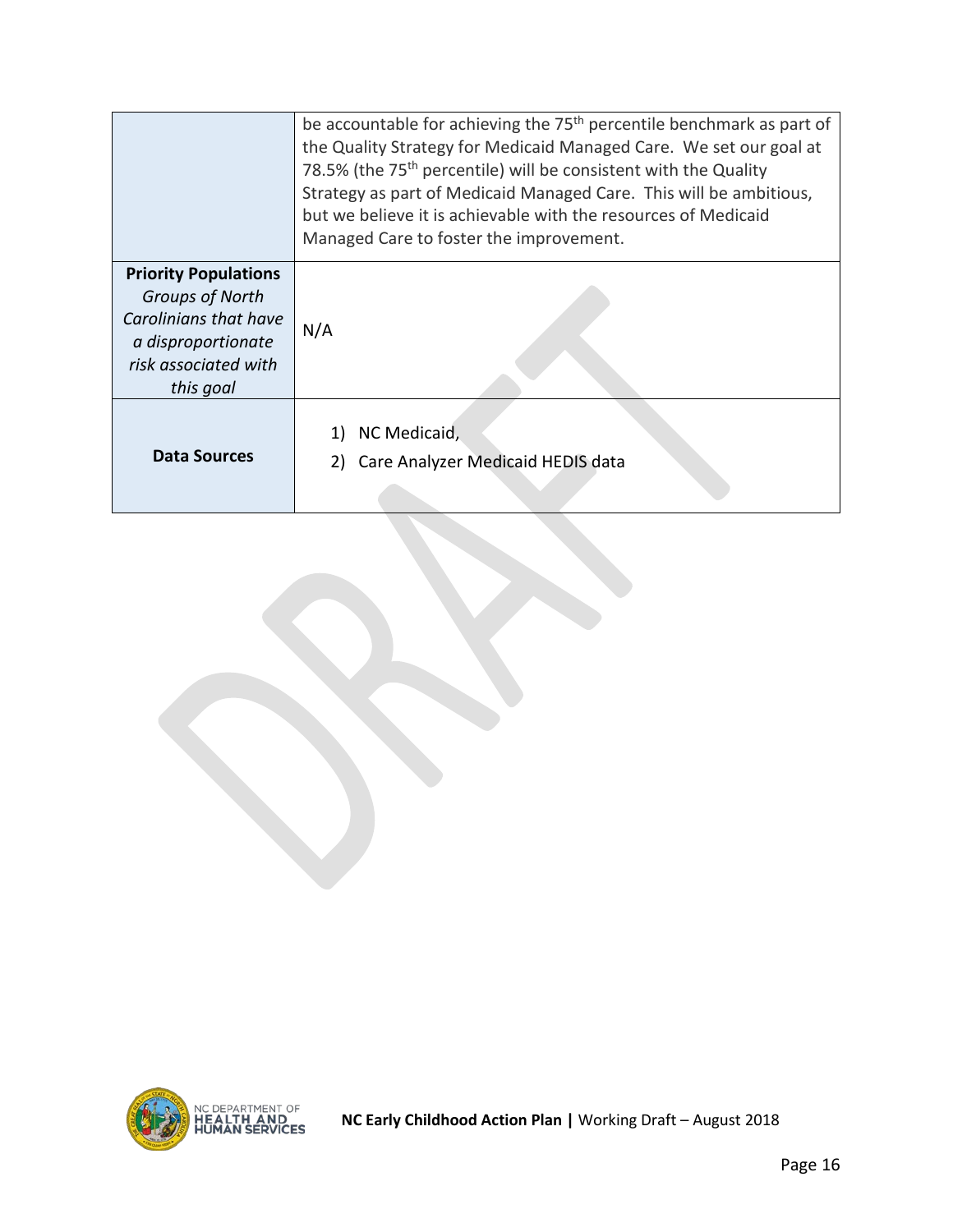# <span id="page-17-0"></span>Food Insecurity

| <b>Data Sources</b>                                                                                                                       | 1) USDA<br><b>Feeding America</b><br>2)                                                                                                                                                                                                                                                                                                                                                                                                                                                                                                                                                                                                                                                                                                                                                                                                                                                                                                                                                                                                                                                                                                                                                                                                                                                                                 |
|-------------------------------------------------------------------------------------------------------------------------------------------|-------------------------------------------------------------------------------------------------------------------------------------------------------------------------------------------------------------------------------------------------------------------------------------------------------------------------------------------------------------------------------------------------------------------------------------------------------------------------------------------------------------------------------------------------------------------------------------------------------------------------------------------------------------------------------------------------------------------------------------------------------------------------------------------------------------------------------------------------------------------------------------------------------------------------------------------------------------------------------------------------------------------------------------------------------------------------------------------------------------------------------------------------------------------------------------------------------------------------------------------------------------------------------------------------------------------------|
| <b>Priority Populations</b><br><b>Groups of North</b><br>Carolinians that have<br>a disproportionate<br>risk associated with<br>this goal | Counties with highest rates of children living in food insecure<br>households (Scotland County with 30.6% and North Hampton<br>with 30.2% as well as several counties with rates between<br>25% - 29%).<br>See Feeding America for more details                                                                                                                                                                                                                                                                                                                                                                                                                                                                                                                                                                                                                                                                                                                                                                                                                                                                                                                                                                                                                                                                         |
| <b>Rationale</b>                                                                                                                          | Food insecurity among children is associated with negative health,<br>social, and academic outcomes. Multiple reports indicate that North<br>Carolina's families face food insecurity at higher rates than much of<br>the country. The most recent USDA report on overall food insecurity<br>across the country ranks NC as the 10 <sup>th</sup> state. While the USDA does<br>not have a current report that includes rankings for households with<br>children, they do have a report based on slightly older data. In this<br>analysis, NC is ranked #8 for households with children. Feeding<br>America reports that approximately 1 in 5 children in NC live in food<br>insecure households, with that rate rising in some counties to more<br>than 1 in 3. Feeding America ranks NC as #11 in the country for<br>percent of children with food insecurity.<br>The percent of children living in food insecure homes on NC has been<br>declining over the last several years, however NC continues to rank in<br>the top quartile of states for percent of children living in food<br>insecure homes. We determined that setting our target at the best<br>performing state (North Dakota at 9.4%) seemed too aspirational and<br>not achievable by 2025. We set our target at the current national<br>rate, 17.5%. |
| <b>Definitions</b>                                                                                                                        | Very low food security: Reports of multiple indications of disrupted<br>eating patterns and reduced food intake<br>Source: USDA                                                                                                                                                                                                                                                                                                                                                                                                                                                                                                                                                                                                                                                                                                                                                                                                                                                                                                                                                                                                                                                                                                                                                                                         |
|                                                                                                                                           | Low food security: Reports of reduced quality, variety, or desirability<br>of diet.                                                                                                                                                                                                                                                                                                                                                                                                                                                                                                                                                                                                                                                                                                                                                                                                                                                                                                                                                                                                                                                                                                                                                                                                                                     |
| <b>2025 Goal</b>                                                                                                                          | By 2025, decrease the percentage of children living across North<br>Carolina in food insecure homes from 20.9% to 17.5%                                                                                                                                                                                                                                                                                                                                                                                                                                                                                                                                                                                                                                                                                                                                                                                                                                                                                                                                                                                                                                                                                                                                                                                                 |

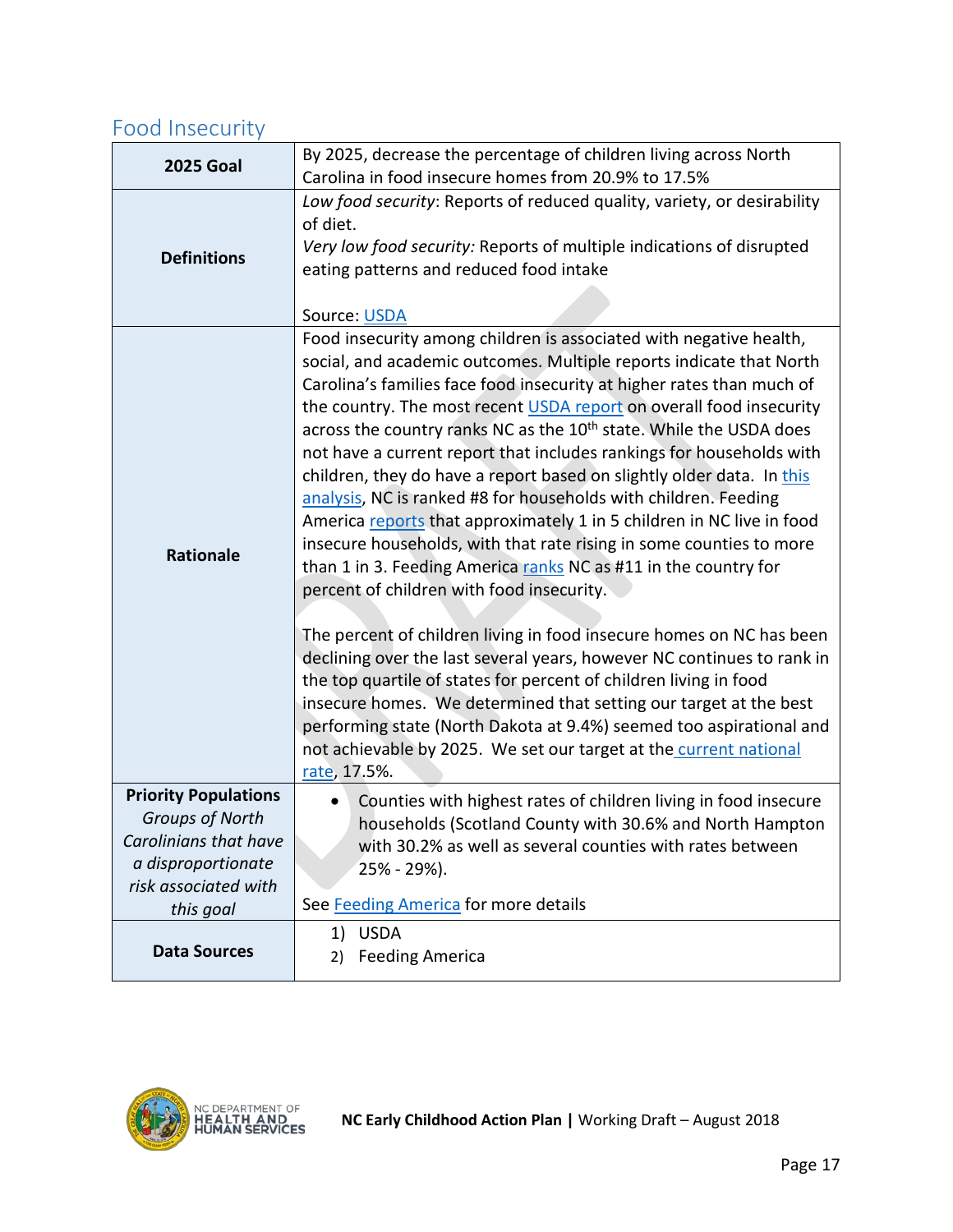# <span id="page-18-0"></span>Child Abuse and Neglect

|                    | By 2025, decrease the rate of children in North Carolina who are                                                                                                                                                                                                                                                                                                                                                                                                                                                                                                                                                         |
|--------------------|--------------------------------------------------------------------------------------------------------------------------------------------------------------------------------------------------------------------------------------------------------------------------------------------------------------------------------------------------------------------------------------------------------------------------------------------------------------------------------------------------------------------------------------------------------------------------------------------------------------------------|
| <b>2025 Goal</b>   | victims of maltreatment<br>For children ages $0 - 3$ , reduce from 20.12 to 18.11 per<br>$\bullet$<br>1,000 children                                                                                                                                                                                                                                                                                                                                                                                                                                                                                                     |
|                    | For children ages $0 - 5$ , reduce from 18.23 to 16.41 per<br>1,000 children                                                                                                                                                                                                                                                                                                                                                                                                                                                                                                                                             |
| <b>Definitions</b> | Child maltreatment: all types of abuse and neglect of a child under<br>the age of 18 by a parent, guardian, custodian or caregiver. North<br>Carolina law identifies three types of maltreatment: Abuse, Neglect<br>and Dependency.                                                                                                                                                                                                                                                                                                                                                                                      |
|                    | In early childhood, major adversity (including conditions like extreme<br>poverty, neglect, abuse, or severe maternal depression) can weaken<br>the architecture of the developing brain and permanently set the<br>body's stress response system on high alert resulting in long-term<br>consequences for learning, behavior, and both physical and mental<br>health. This is especially true when children do not have the benefit<br>of caring adults with capacity to buffer children from the effects of<br>unrelenting or toxic stress. (See more from Harvard's Center on the<br>Developing Child on this topic.) |
| <b>Rationale</b>   | A recent Child Trends report explains that child maltreatment is<br>influenced by a number of factors, including poor knowledge of child<br>development, substance abuse, other forms of domestic violence,<br>and mental illness. In addition, while maltreatment occurs in families<br>at all economic levels, abuse, and especially neglect are more<br>common in low income families.                                                                                                                                                                                                                                |
|                    | Young children are more likely than older children to be victims of<br>child maltreatment. According to the NC Division of Social Services In<br>North Carolina, 127,788 children were reported as being maltreated<br>in SFY 2017 with children age $0 - 5$ comprising a disproportionate<br>number of those reports at 39.78%, or 50,835 children. Furthermore,<br>at the end of January 2018, children age $0 - 5$ also comprised the<br>majority of the 10,242 of the children served by the foster care<br>program at 3,887 or 37.95%.                                                                              |
|                    | In order to set our 2025 goals, we considered the current NC rates<br>and the national rate. According to US DHHS, the national rates of<br>maltreatment for federal fiscal year 2016 for children ages $0 - 3$ is<br>14.48 per 1,000 and for children ages 0 - 5 is 12.97 per 1,000. We                                                                                                                                                                                                                                                                                                                                 |

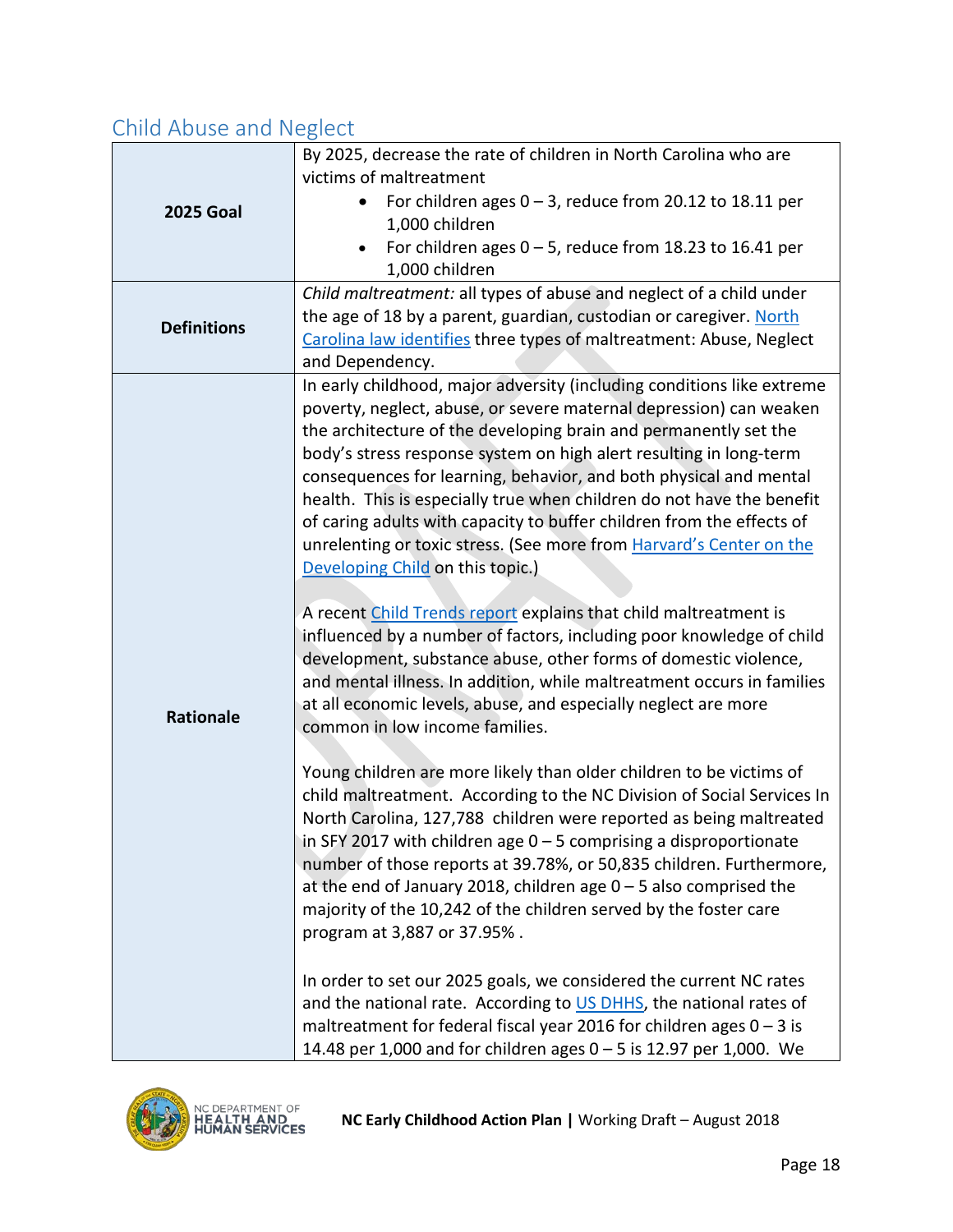|                                                                                                                                    | then calculated a resonant and seemingly achievable reduction of<br>20% from the current rate. The targets listed above represent a 20%<br>decline by 2025 from North Carolina's baseline performance for state<br>fiscal year of $2016 - 17$ . |
|------------------------------------------------------------------------------------------------------------------------------------|-------------------------------------------------------------------------------------------------------------------------------------------------------------------------------------------------------------------------------------------------|
| <b>Priority Populations</b><br>Groups of North<br>Carolinians that have<br>a disproportionate<br>risk associated with<br>this goal | African American or Black<br>American Indian<br>Low income and extremely low-income families<br>$\bullet$                                                                                                                                       |
| Data Sources                                                                                                                       | Central Registry and NC FAST<br>1)<br><b>US DHHS</b><br>2)                                                                                                                                                                                      |

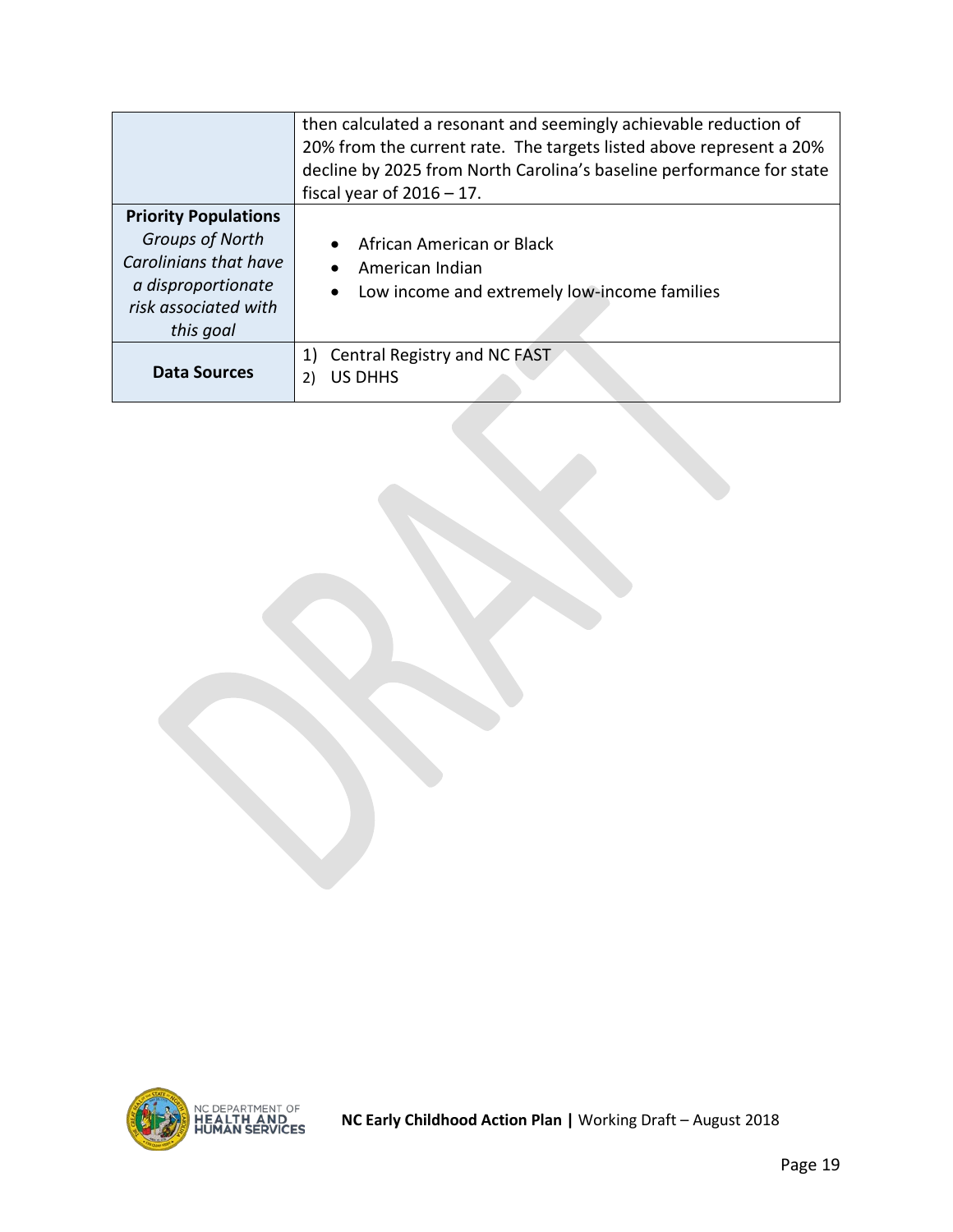|                    | inne to remnanche y ror omiarem in roster care                                                                                                                                                                                                                                                                                                                                                                                                                                                                                                                                                                                                                                                                                    |
|--------------------|-----------------------------------------------------------------------------------------------------------------------------------------------------------------------------------------------------------------------------------------------------------------------------------------------------------------------------------------------------------------------------------------------------------------------------------------------------------------------------------------------------------------------------------------------------------------------------------------------------------------------------------------------------------------------------------------------------------------------------------|
| <b>2025 Goal</b>   | Part 1) By 2025, decrease by 10% the number of days it takes for<br>children in the foster care system to be either reunified with their<br>family, placed under guardianship, or another adult is given custody.<br>For children aged $0 - 3$ , decrease the median number of days<br>from 371 to 334<br>For children aged $0 - 5$ , decrease the median number of days<br>$\bullet$<br>from 372 days to 335 days<br>Part 2) By 2025, decrease by 10% the number of days it takes for a<br>child in the foster care system to be placed into adoption.<br>For children aged $0 - 3$ , decrease the median number of days<br>from 822 to 740<br>For children aged $0 - 5$ , decrease the median number of days<br>from 853 to 768 |
|                    |                                                                                                                                                                                                                                                                                                                                                                                                                                                                                                                                                                                                                                                                                                                                   |
| <b>Definitions</b> | Foster care placement: Temporary substitute care provided to a child<br>who must be separated from his or her own parents or caretakers<br>when the parents or caretakers are unable or unwilling to provide<br>adequate protection and care.<br>Permanence: For children and youth in the custody and placement<br>responsibility of the county department of social services,<br>permanence occurs when the child has a lasting, nurturing legally<br>secure relationship with at least one adult that is characterized by<br>mutual commitment.<br>Legally secure placement: A placement in which the direct caregiver<br>has the legal authority to make parental decisions on behalf of the<br>child.                        |
| <b>Rationale</b>   | Young children need safe, permanent homes with nurturing and<br>secure attachments to adults for healthy growth and development.<br>For children who must be placed in foster care, the stress of being<br>removed from the home and placed in out-of-home care can<br>aggravate the original insult of the maltreatment and prolong the<br>prolong activation of the child's stress response system, which<br>impacts the child's developing brain. A recent study suggests that<br>trauma-informed approaches to removing children from home and<br>placing them in foster care can reduce the amount of reoccurring<br>maltreatment, reduce time to permanency, limit the number of                                            |

# <span id="page-20-0"></span>Time to Permanency for Children in Foster Care

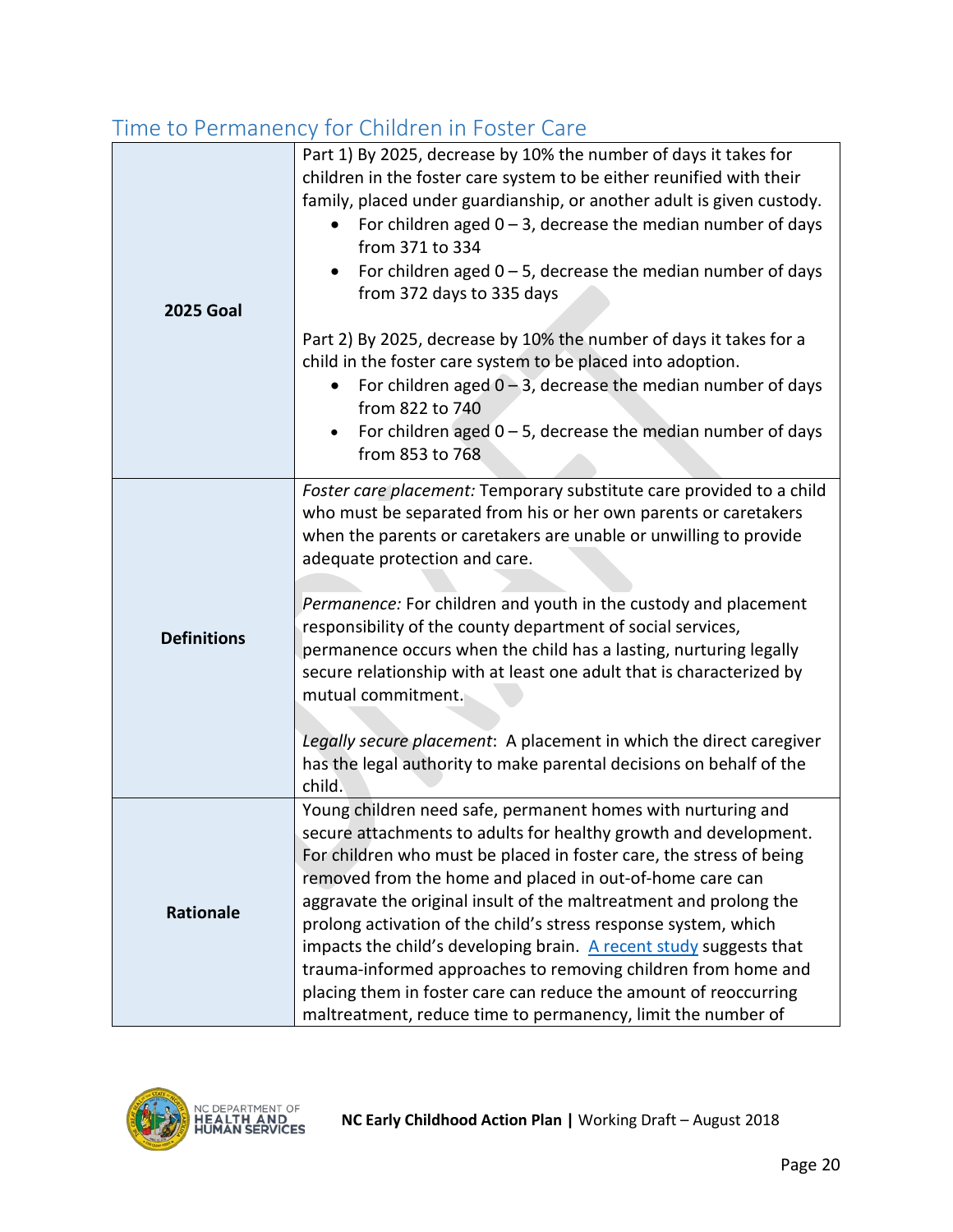|                                                         | placements, increase use of supportive services and increase parent-<br>child contact.                                                                                                                                                                                                                                                                                                                                                                                                                                                                                                                                                                                                                                                                   |
|---------------------------------------------------------|----------------------------------------------------------------------------------------------------------------------------------------------------------------------------------------------------------------------------------------------------------------------------------------------------------------------------------------------------------------------------------------------------------------------------------------------------------------------------------------------------------------------------------------------------------------------------------------------------------------------------------------------------------------------------------------------------------------------------------------------------------|
|                                                         | The 2025 goals represent a 10% reduction in the median days to the<br>two types of permanency. As there are no national numbers on this<br>measure, the previous five state fiscal years were considered. The<br>most recent state fiscal year, $2016 - 17$ , was not the highest among<br>those, nor the lowest. The 10% target represented a number lower<br>than the lowest years, while remaining achievable based on current<br>rates. Additionally, the target for reunification, guardianship, and<br>custody, represents a number of days that is below another federal<br>timely permanency measure.                                                                                                                                            |
|                                                         | Choosing the median number of days to permanence offers a<br>straightforward measure that makes permanence and different<br>segments of a placement episode easy to compare. The courts, for<br>example, compare the number of days from removal to permanence<br>to number of days from the initial adoption petition to permanence<br>as a measure of timeliness. The use of a median rather than an<br>average is important because with the use of an exit cohort, the<br>number of days to permanency can vary more dramatically for<br>children who enter at a younger age, causing the average for those<br>younger age groups to be much higher. Median scores are much less<br>susceptible to fluctuations based on a small number of outliers. |
| <b>Priority Populations</b>                             |                                                                                                                                                                                                                                                                                                                                                                                                                                                                                                                                                                                                                                                                                                                                                          |
| <b>Groups of North</b><br>Carolinians that have         | African American or Black<br>American Indian                                                                                                                                                                                                                                                                                                                                                                                                                                                                                                                                                                                                                                                                                                             |
| a disproportionate<br>risk associated with<br>this goal |                                                                                                                                                                                                                                                                                                                                                                                                                                                                                                                                                                                                                                                                                                                                                          |
| <b>Data Sources</b>                                     | 1) Child Placement and Payment System (CPPS) and NC FAST                                                                                                                                                                                                                                                                                                                                                                                                                                                                                                                                                                                                                                                                                                 |

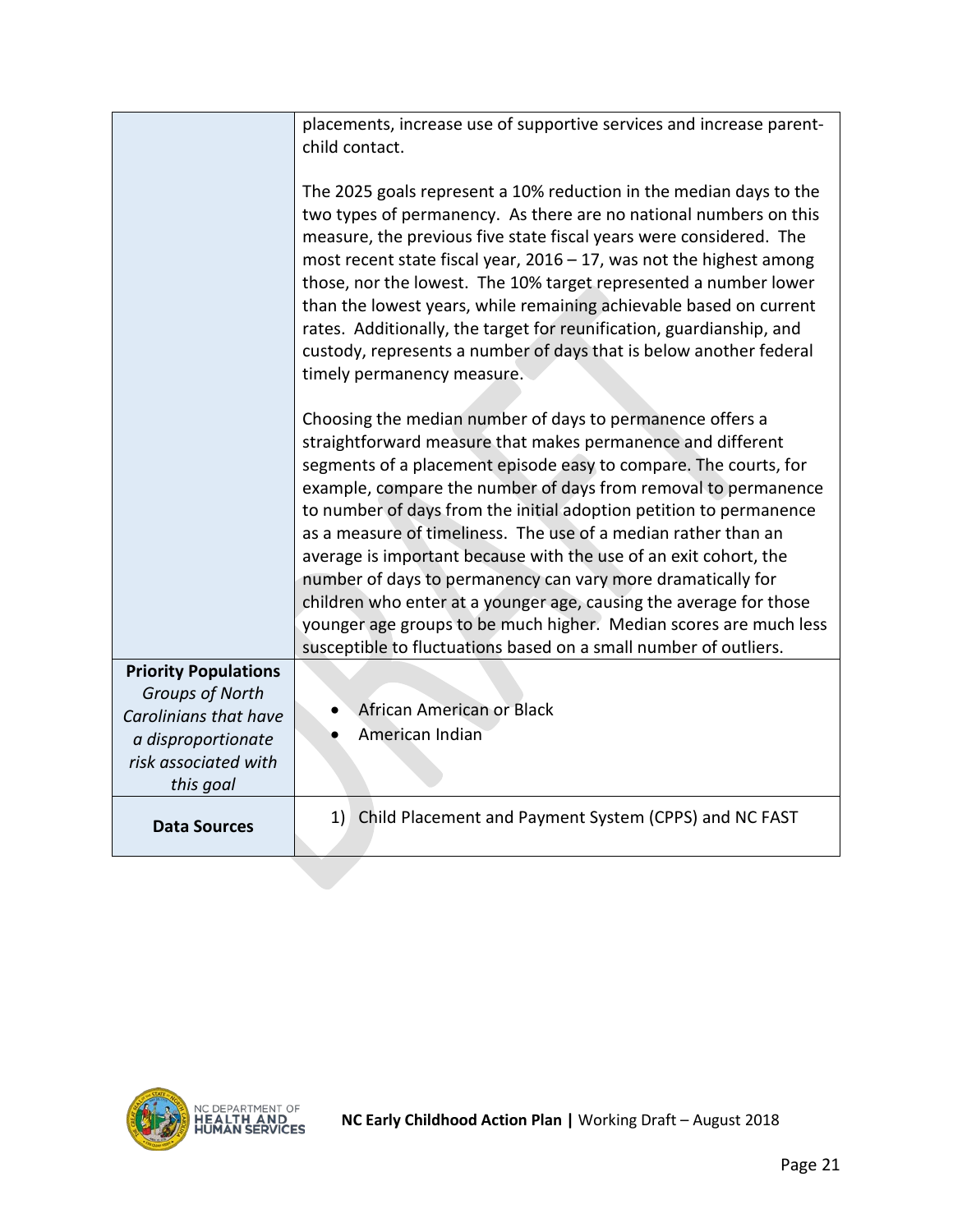# <span id="page-22-0"></span>Third Grade Reading Proficiency

| <b>2025 Goal</b>   | By 2025, increase the percentage of children achieving reading<br>proficiency across the state from 58% to 64% according to NC DPI<br>Performance Data on third grade reading EOGs, and from 39% to 43%<br>according to the fourth grade National Assessment of Education<br>Progress.                                                                                                                                                                                                                                                                                                                                                                                                                                                                                                                                                                                                                                                                                                                                                                                                                                                                                                                                                                                |
|--------------------|-----------------------------------------------------------------------------------------------------------------------------------------------------------------------------------------------------------------------------------------------------------------------------------------------------------------------------------------------------------------------------------------------------------------------------------------------------------------------------------------------------------------------------------------------------------------------------------------------------------------------------------------------------------------------------------------------------------------------------------------------------------------------------------------------------------------------------------------------------------------------------------------------------------------------------------------------------------------------------------------------------------------------------------------------------------------------------------------------------------------------------------------------------------------------------------------------------------------------------------------------------------------------|
| <b>Definitions</b> | <b>Reading Proficiency:</b><br>The NC End-of-Grade tests are scored on five performance<br>levels, with Level 1 being the lowest and Level 5 the highest.<br>Students scoring at or above Level 3 are considered to be<br>proficient.<br>The National Assessment of Educational Progress (NAEP)<br>provides another measure of reading proficiency based on a<br>sample of students in each state. Scores are grouped into<br>three performance levels; basic, proficient and advanced.<br>Students scoring at or above proficient are considered to be<br>proficient. The National Assessment of Educational Progress<br>(NAEP) reading assessment is given every 2 years to students<br>at grades 4 and 8, and approximately every 4 years at grade<br>12.                                                                                                                                                                                                                                                                                                                                                                                                                                                                                                          |
| <b>Rationale</b>   | A broad and ongoing array of research continues to demonstrate that<br>reading proficiency by the end of third grade matters. Children<br>who read proficiently by the end of third grade are more likely to<br>succeed academically, graduate from high school ready for college<br>and careers, and become successful, productive adults. A recent<br>report from the NC Early Childhood Foundation underscores the<br>importance of looking at these data for subgroups of the population<br>since there are significant disparities in reading proficiency by race,<br>ethnicity and whether or not a student is an English language learner<br>or not.<br>The percentage of NC fourth graders rating proficient on the NAEP in<br>2017 was 39%, which places NC in the top third of the nation. Over<br>the last decade, the percentage of NC fourth graders scoring<br>proficient has steadily increased, moving from below the national<br>average to above. 2025 is seven years away; in the past seven years,<br>NC has improved its percent proficient by about 15%. We are utilizing<br>the NAEP as a proxy for third grade reading proficiency levels, as it is<br>a nationally normed assessment, although it is given in fourth grade<br>and not third. |